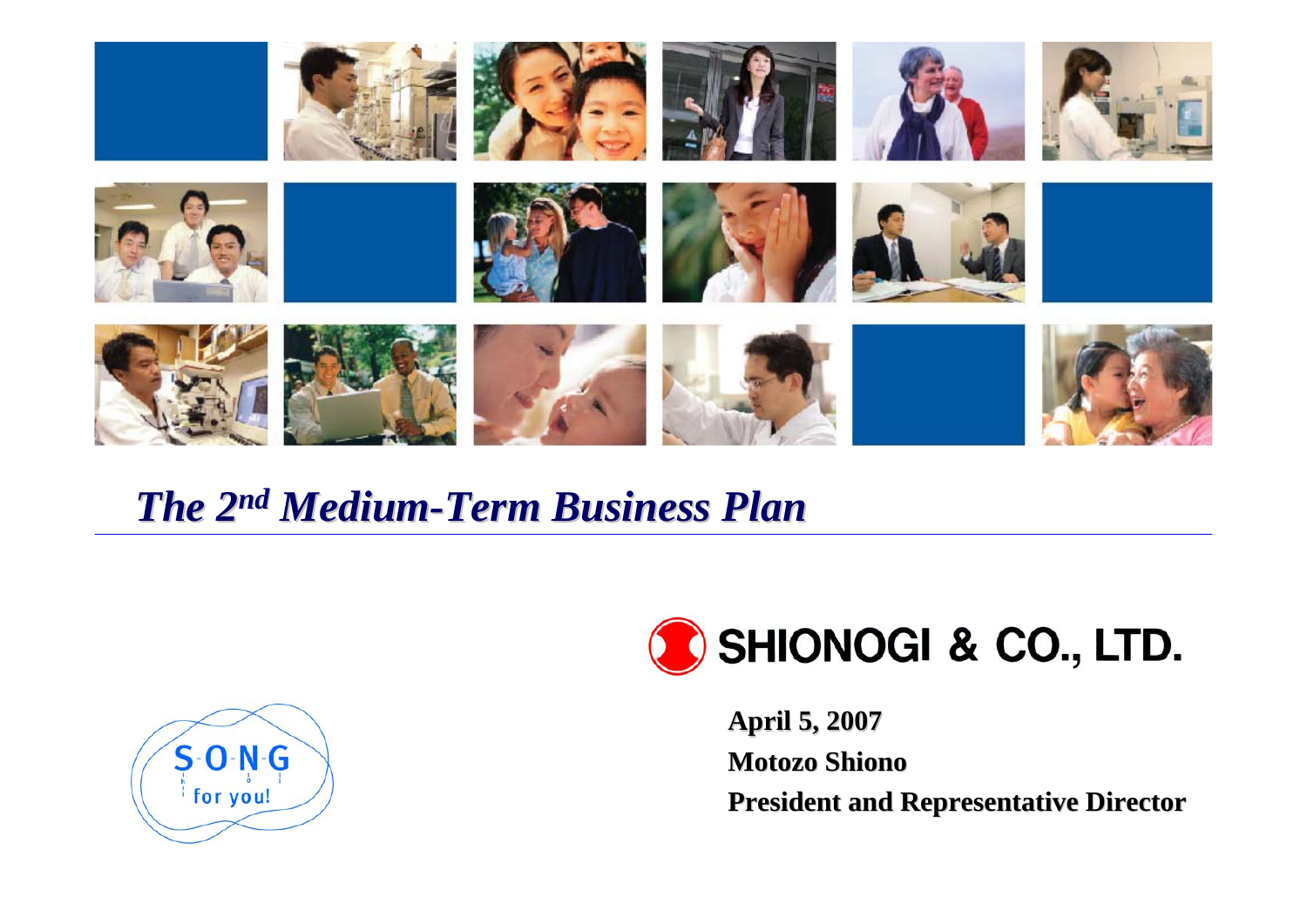

# *Agenda*

- **I. Outline of the 2 I. Outline of the 2nd Medium-Term Business Plan Term Business Plan**
- **Shionogi's Action Guidelines and Positioning of the 2<sup>nd</sup> Medium-Term Business Plan**
- **II. Progress toward the Goals of the 2 II. Progress toward the Goals of the 2nd Medium-Term Business Plan Term Business Plan**
	- **Research and Development**
	- **Sales and Marketing**
	- **Overseas Business Development**

**III. Revised Consolidated Financial Targets in the 2<sup>nd</sup> Medium-Term Business Plan** 

- **Revised Consolidated Financial Targets for the 2<sup>nd</sup> Medium-Term Business Plan**
- **Sales Targets by Segment**
- **Analysis of Variance between FY2009 Original and Revised Sales Targets**
- z **Factors Affecting Sales and Marketing Targets Factors Affecting Sales and Marketing Targets**
- **Analysis of Variance between FY2009 Original and Revised Operating Income Targets**

**IV. New Challenges for FY2007 and Beyond IV. Challenges for FY2007 and Beyond**

- **Sales and Marketing: New Challenges for FY2007 and Beyond**
- **Overseas Business Development: Agenda for FY2009**
- **Development Status and Launch Schedule for New Drugs (As of March 2007)**
- **Measures to Achieve Cost of Sales and SG&A Expense Targets**
- z **Investment in Future Progress Investment in Future Progress**
- z **Fundamental Policy for Dividends Fundamental Policy for Dividends**
- **Summary: Shionogi's Action Guidelines and Positioning of the 2<sup>nd</sup> Medium-Term Business Plan**

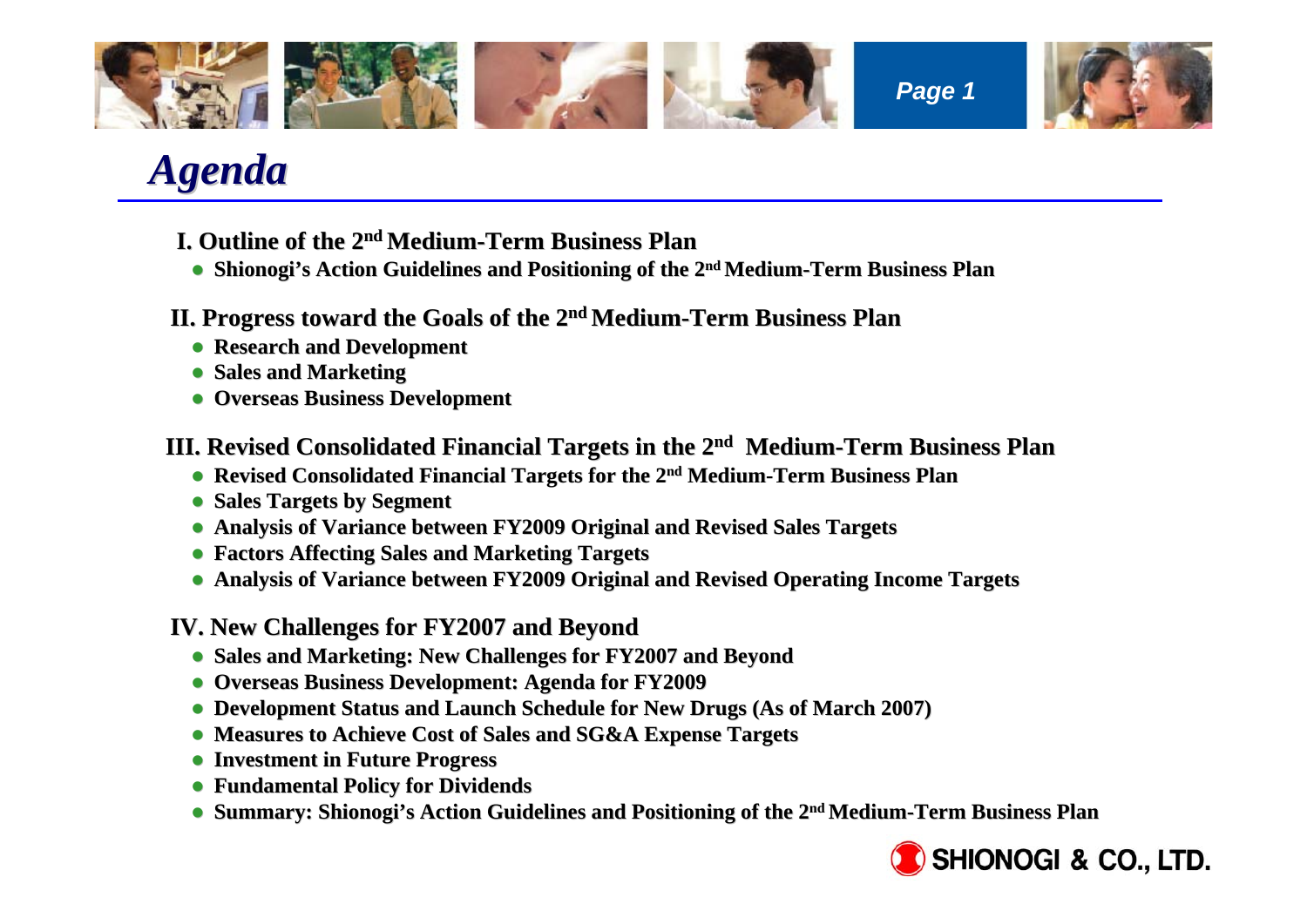

# *I. Outline of the 2 I. Outline of the 2n<sup>d</sup> Medium-Term Business Plan Term Business Plan*



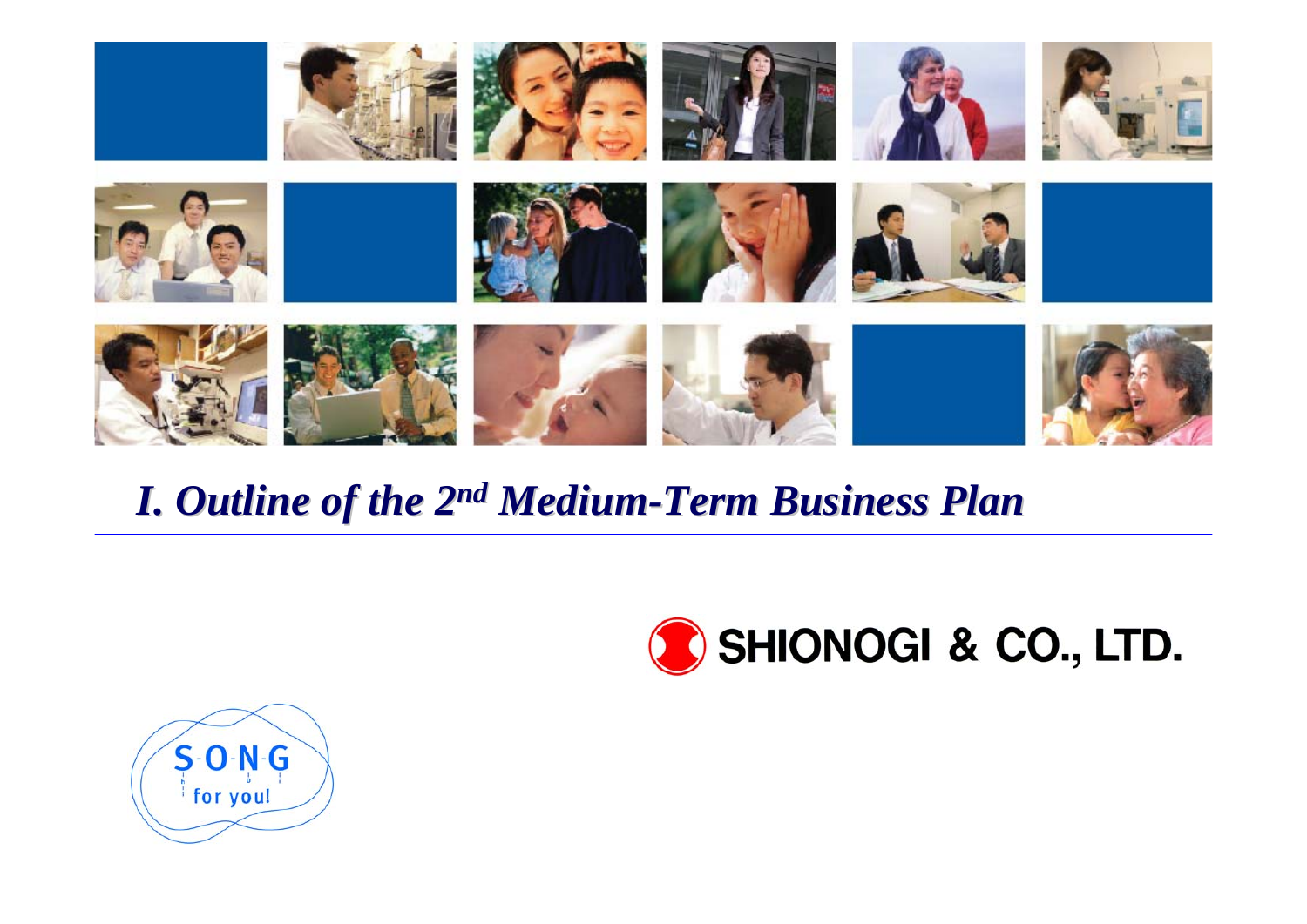

### **Shionogi's Action Guidelines and** *Positioning of the 2 Positioning of the 2n<sup>d</sup> Medium-Term Business Plan Term Business Plan*

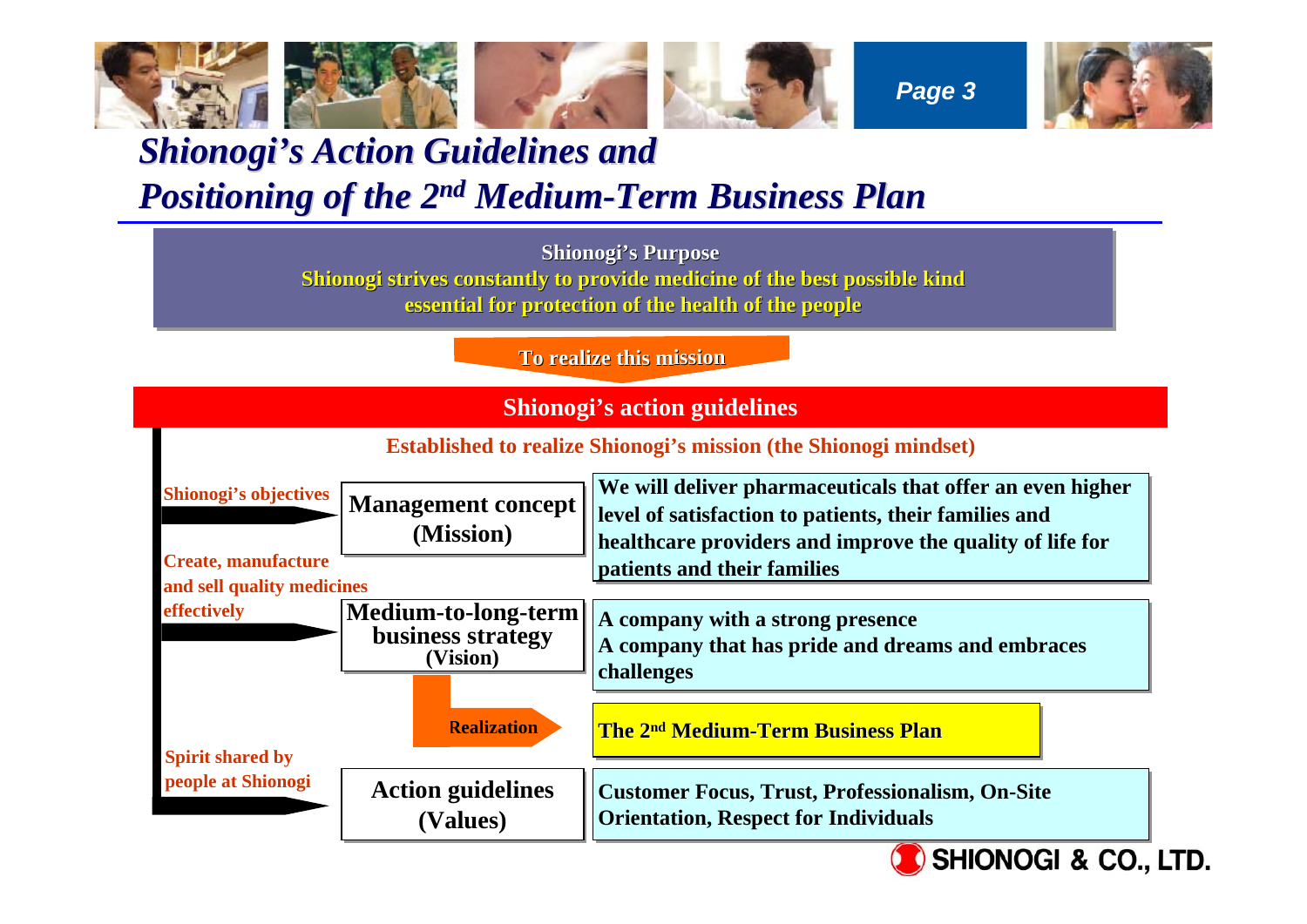

### *II. Progress toward the Goals of the 2 II. Progress toward the Goals of the 2n<sup>d</sup> Medium-Term Business Plan Term Business Plan*



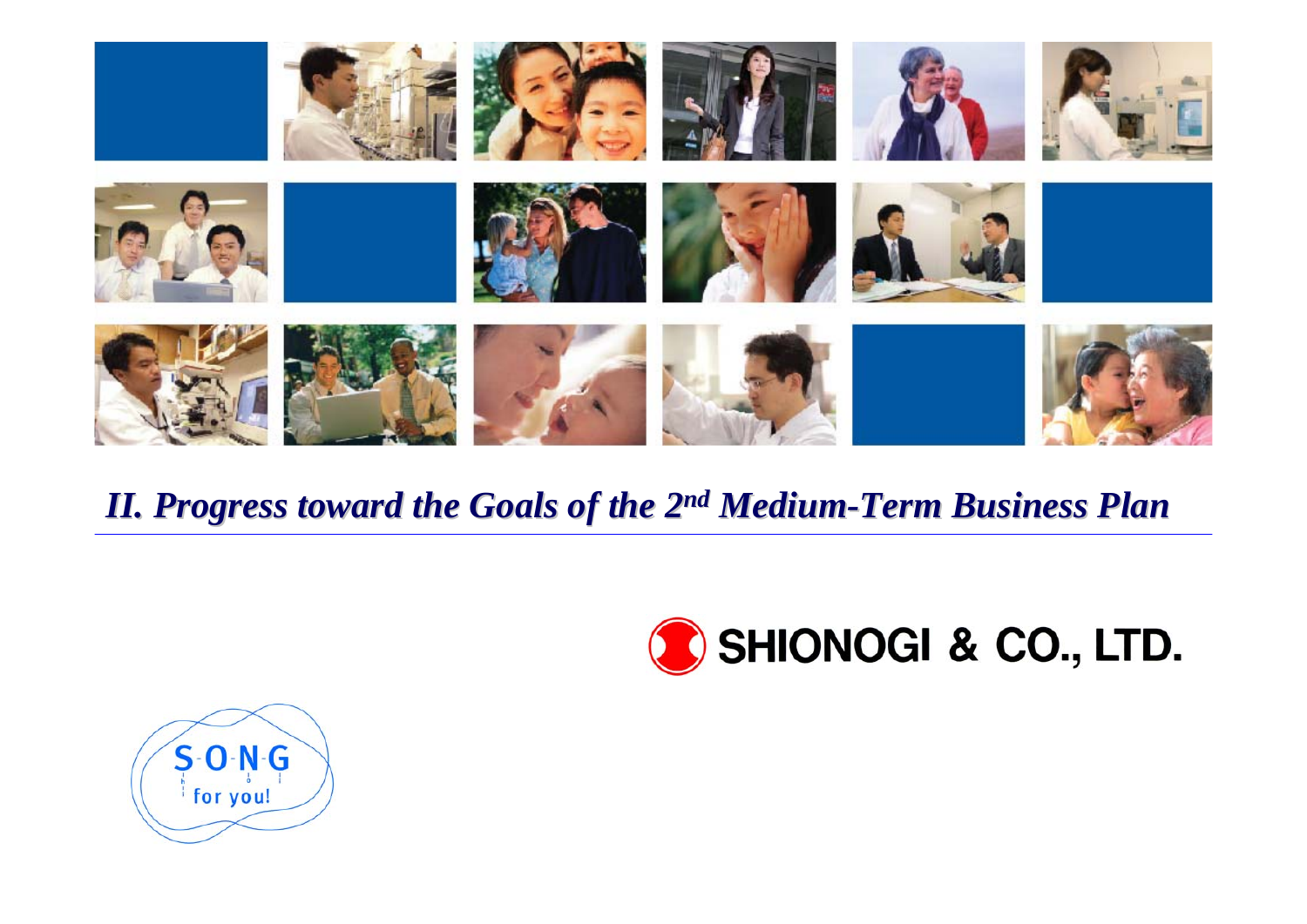

## *Progress toward the Goals of the 2<sup>nd</sup> Medium-Term Business Plan: Research and Development (1) Research and Development (1)*

**• Enrich the product line for infectious diseases and add pain and metabolic syndrome to new target areas and metabolic syndrome to new target areas**

| <b>Infectious diseases:</b> | <b>R&amp;D</b> expanded to include antiviral and other agents      |
|-----------------------------|--------------------------------------------------------------------|
|                             | <b>Continued focus on antibiotics</b>                              |
| Pain:                       | Progress in the development of a novel pain treatment              |
|                             | Metabolic syndrome: Developed S-2367 as a global strategic product |
| <b>Frontier areas:</b>      | <b>Steady progress in selected R&amp;D programs</b>                |

- **Advance at least 5 new chemical entities to Phase II or more advanced stages by the end of FY 2009 in order to develop blockbusters to succeed Crestor blockbusters to succeed Crestor®**
	- **S-2367 (Anti-obesity: in Phase II)**
	- **S-364735 (Anti-HIV: in Phase II)**
	- **S-777469 (Antipruritic treatment: in Phase I)**
	- **Promote global development continuously for multiple products**<br>**Promote global development continuously for multiple products**<br>**Promote global development continuously for multiple products**

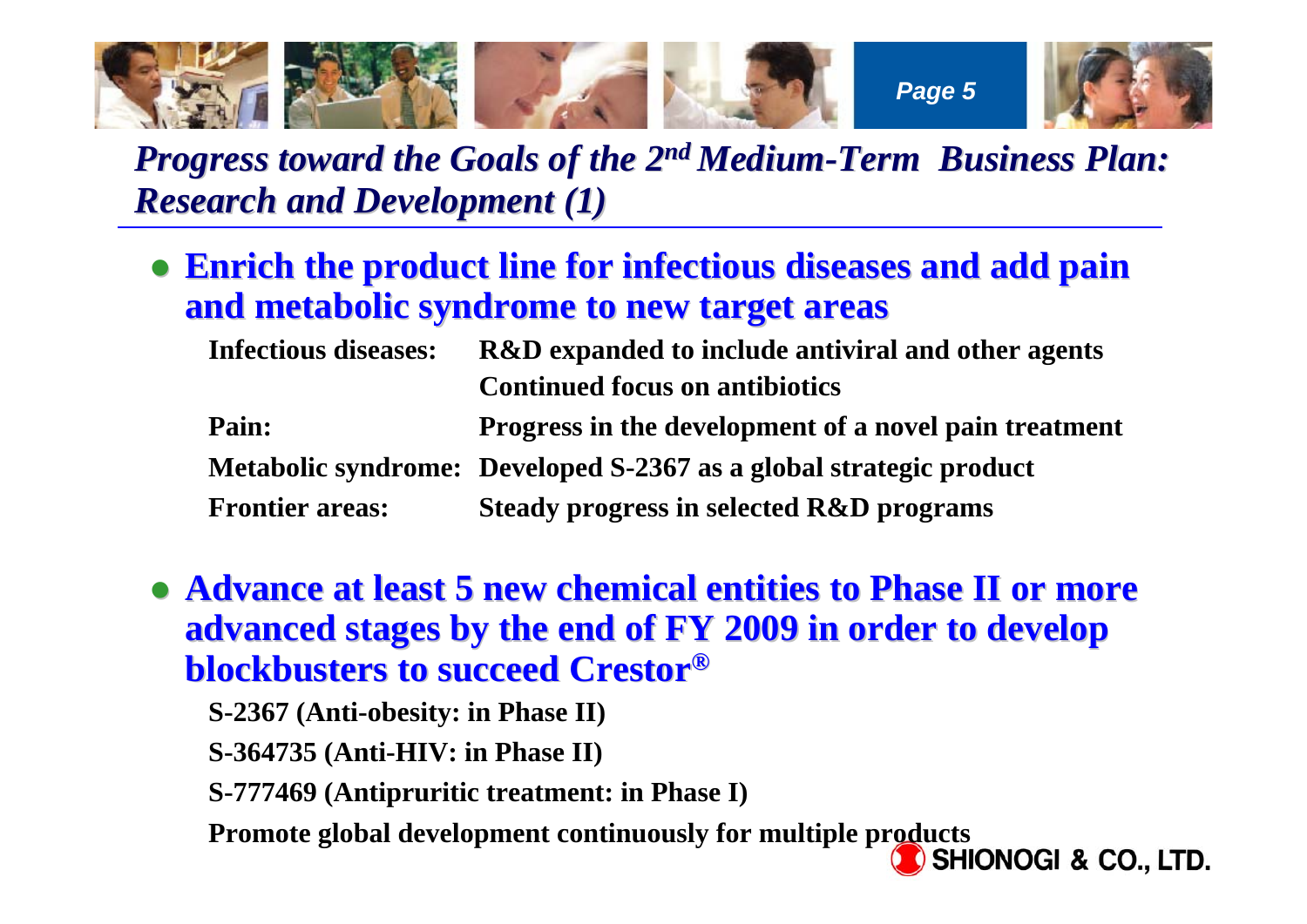

## *Progress toward the Goals of the 2<sup>nd</sup> Medium-Term Business Plan: Research and Development (2) Research and Development (2)*

- z **Establish a continuous pipeline Establish a continuous pipeline stream through active licensing stream through active licensing activities activities** ♦ **Adapalene (Acne), Peramivir (Anti-Influenza): In-licensing**
- **Increase R&D efficiency and success probability by aggressively employing external resources external resources** 
	- ♦ **Enriched R&D pipeline (Purdue Pharma L.P. in the USA, Hokkaido University)**
	- ♦ **Studying to out-license a product in a non-core research area (S-0373)**
	- ♦ **Out-licensed phospholipase A2 program (Anthera Pharmaceuticals, Inc. in the USA)**
	- ♦ **Joint development agreement with Eli Lilly Japan K.K. (Duloxetine; diabetic neuropathic pain)**
- z**Maximize product potential through life-cycle management from an early development development stage**
	- ♦ **Addition of new formulations: OxiNorm®, Finibax® kit product, Claritin® dry syrup, Cetrotide® sustained release formulation (NS75B)**
	- ♦ **Expansion of indications: Duloxetine, NS75B**,**Finibax®**
	- ♦ **Clinical trials for evidence: Crestor®, Finibax®, Imunace®**

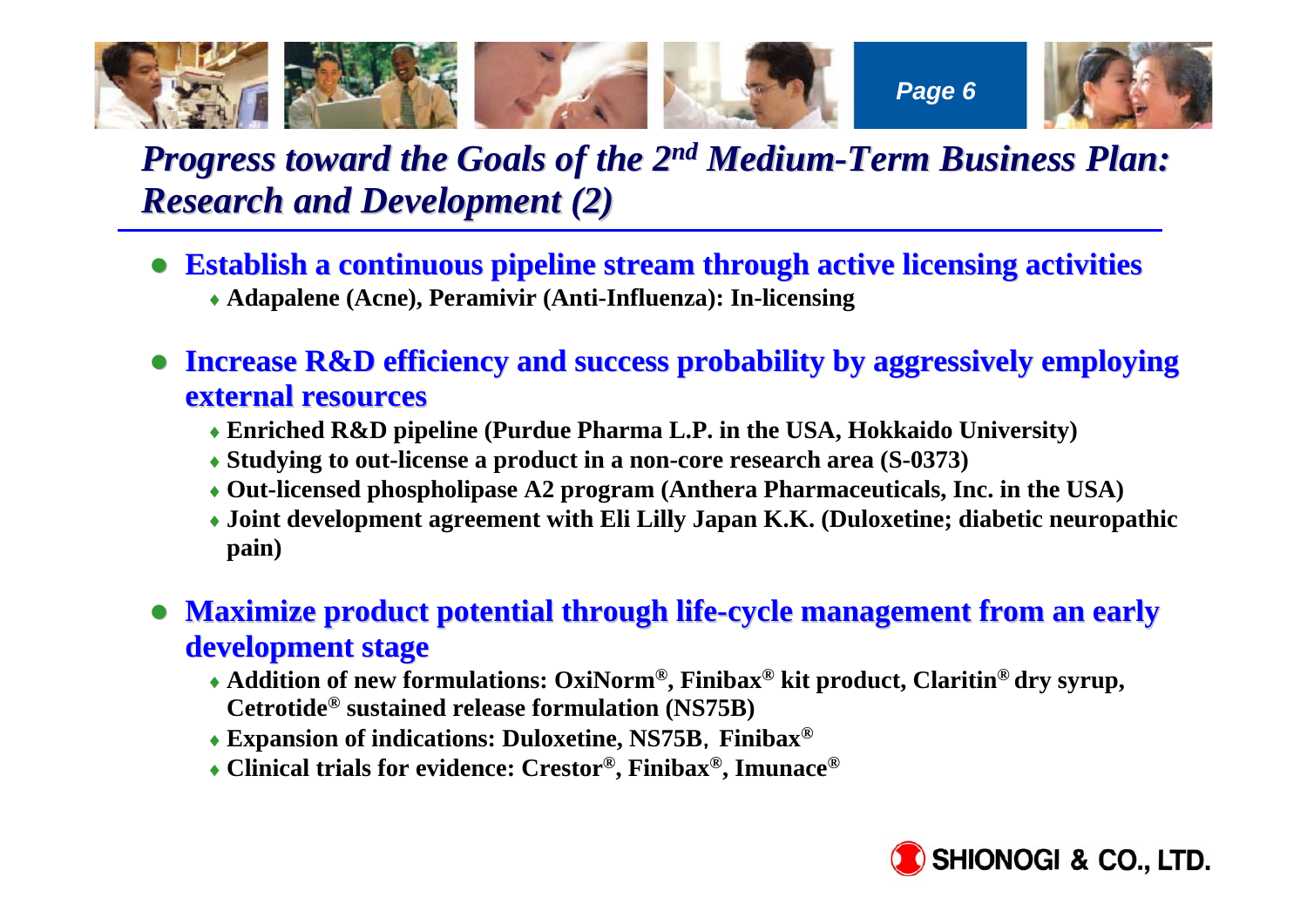

## *Progress toward the Goals of the 2<sup>nd</sup> Medium-Term Business Plan: Sales and Marketing (1) Sales and Marketing (1)*

**• Further promote information activities for acute treatments by adding Doripenem and Moxifloxacin to the current product line and expand the Company's No.1 market share in the anti-infective field** 

#### **FY2006 Review**

- ¾ **Doripenem (Finibax®): Launched in September 2005**
- ¾ **Moxifloxacin (Avelox®): Launched in December 2005**
- **Lower-than-anticipated growth in the market for injectable carbapenem and new oral quinolone products**
- $\bullet$  **Slower-than-anticipated penetration of prescription for severe infection** 
	- **Sales of Finibax®in FY2006: ¥3.5 billion (revised forecast)\*** <sup>→</sup> **¥2.0 billion (latest estimate)**
- Negative impact by adverse events of the similar class antibiotic and the revision of the product **insert for Avelox®**
	- **Sales of Avelox® in FY2006: ¥3.0 billion (revised forecast)\*** <sup>→</sup> **¥2.4 billion (latest estimate)**

\***: revised in November 2006** 

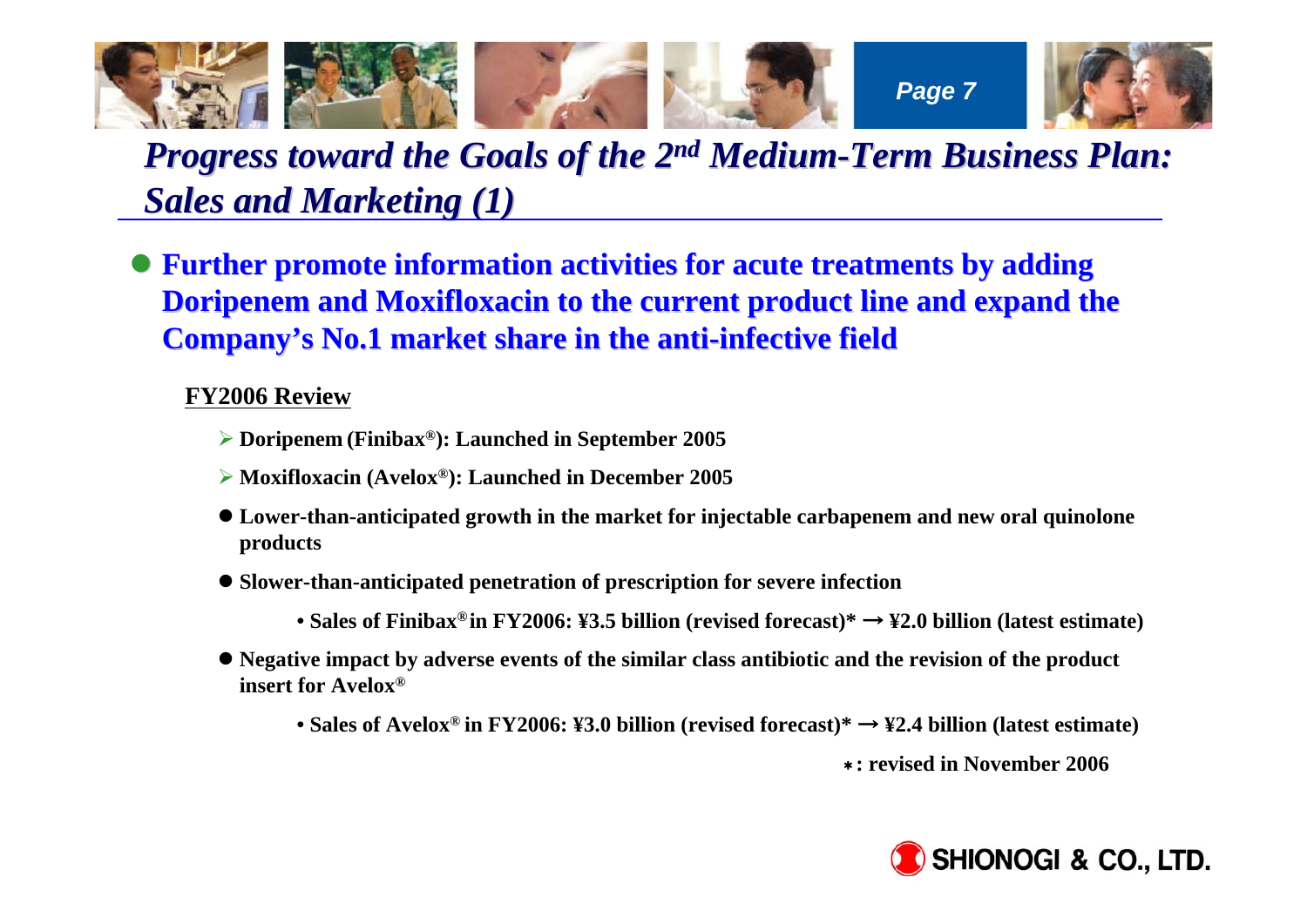

## *Progress toward the Goals of the 2<sup>nd</sup> Medium-Term Business Plan: Sales and Marketing (2) Sales and Marketing (2)*

**• Relieve patients from cancer pain and further improve quality of life. Implement information activities aiming at total pain relief information activities aiming at total pain relief**

#### **FY2006 Review**

- ¾**OxiNorm®: Launched in February 2007**
- Made progress in expanding prescriptions to manage early-stage cancer pain by switching from MS **Contin® to OxyContin®**
- z **However, there is a move to switch from low doses of OxyContin® to Fentanyl patches due to insufficient promotional activities of oral administration, that is generally recommended by the World Health Organization**
	- z **Sales of OxyContin® in FY2006: ¥7 billion (revised forecast)\*** <sup>→</sup> **¥ 5.1 billion (latest estimate)**
- $\bullet$ **Maximize Crestor's value by collecting the necessary clinical evidence and by establishing confidence in the product through thorough post-marketing surveillance studies FY2006 Review**
	- ¾**Crestor®: Moved to regular promotional activities in September 2006**
	- z **Earlier-than-anticipated post-marketing surveillance results (Confirmed efficacy and safety)**
	- **Insufficient supporting evidence for domestic dosage range and the delay in disseminating the lipid management guidelines "the lower, the better" concept for LDL management** 
		- z **Sales of Crestor**® **in FY2006: ¥4 billion (revised forecast)\*** <sup>→</sup> **¥ 2.5 billion (latest estimate)**

\***: revised in November 2006.**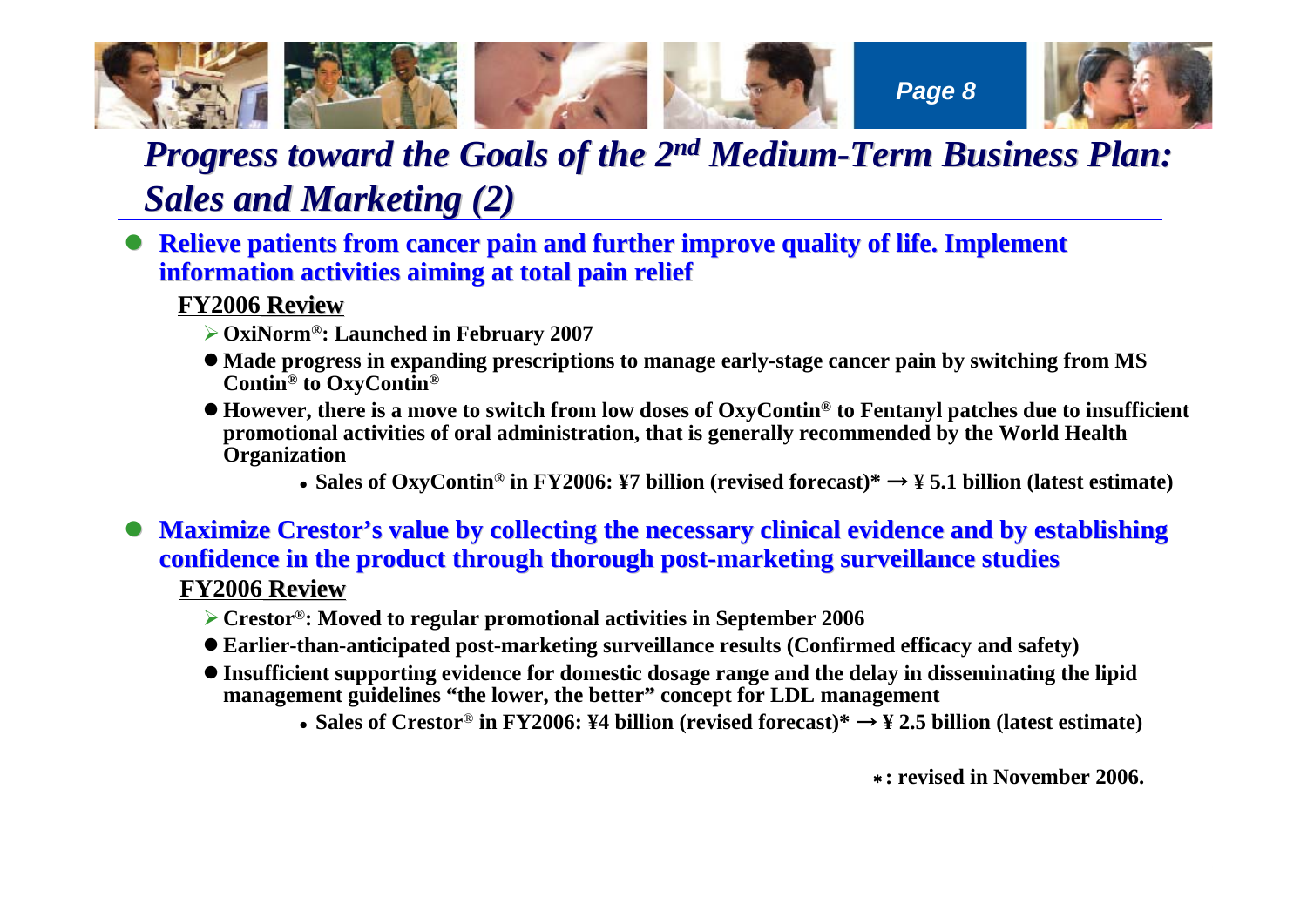

## *Progress toward the Goals of the 2<sup>nd</sup> Medium-Term Business Plan: Sales and Marketing (3) Sales and Marketing (3)*

- $\bullet$ **Expand marketing synergy and the efficiency of information activities by introducing multi-product promotion methods for each target disease and medical specialty FY2006 Review**
	- **Resulted in uncompetitive strategies for multi-product promotion method due to insufficient preparation for new product launches**

 $\bullet$ **Strengthen sales support activities by creating an organization-wide support system FY2006 Review**

- **Began promoting product life-cycle management and other initiatives through the Therapeutic Area Conference (TAC)**
- **Established quick response to medical needs through cross-functional relationship among Research, Development, Drug Safety Management and other divisions**

 $\bullet$ **Strengthen training of medical representatives so they can accurately perceive medical needs and make suggestions about medical treatment options needs and make suggestions about medical treatment options**

**FY2006 Review**

**• Assigned MRs specializing in the cardiovascular field (August, 2006)** 

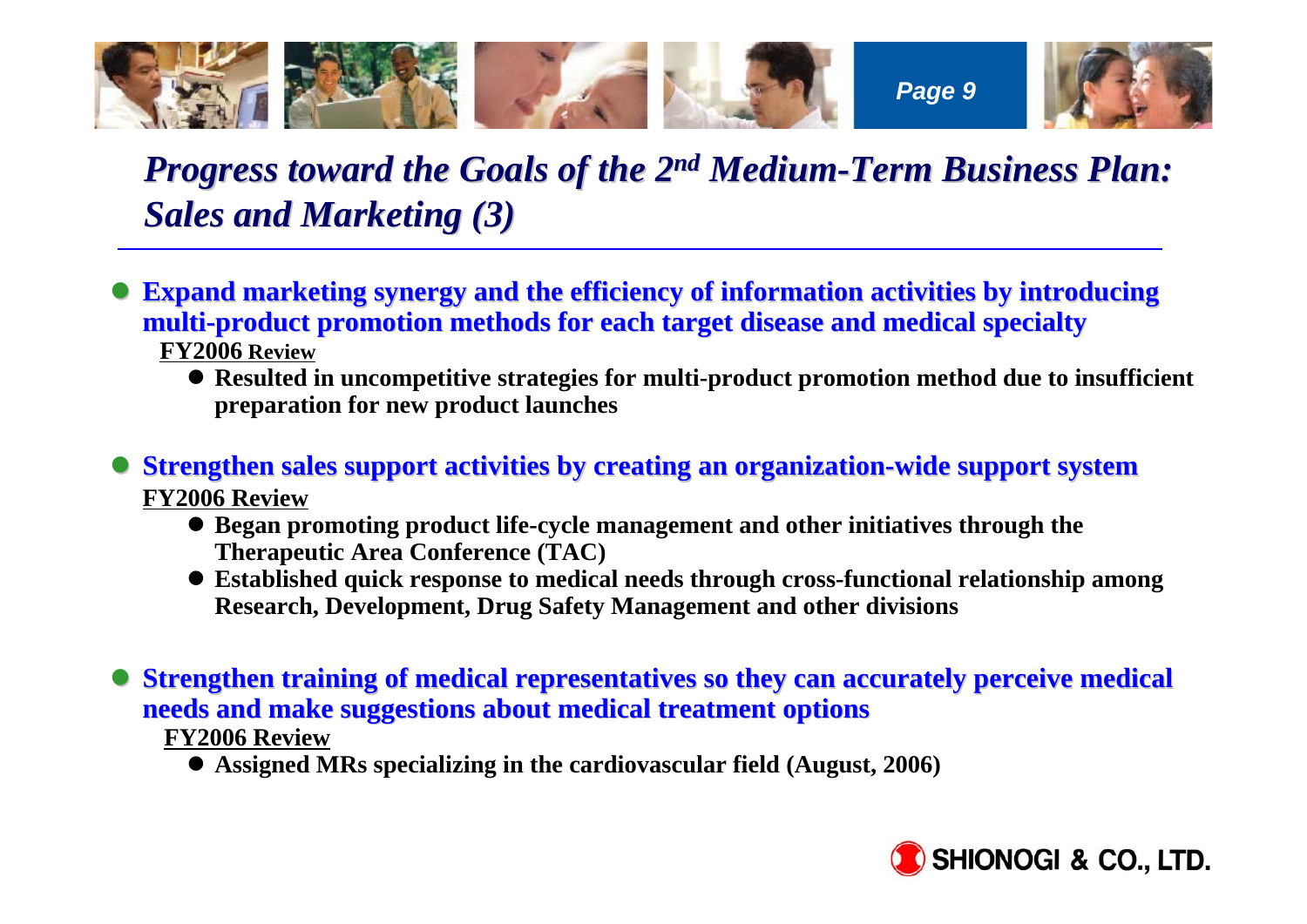

### *Progress toward the Goals of the 2<sup>nd</sup> Medium-Term Business Plan: Overseas Business Development Overseas Business Development*

**S-23672006 2005S-5751Ph.2aPh IIaPh.1 Ph I S-364735 Ph.1 Ph.2a Ph IIa**▲**NDA Ph.3 Ph III** (**GSK-JV**) **Ph.1Ph IPh II** $\mathbf{I}$  )  $\mathbf{Ph}\mathbf{I}$ **S-777469 2005** <u>Progress in FY2006 (Current status and plans)</u>  $\bullet$  **Develop overseas business, starting with infectious diseases:** For broad-spectrum cephem antibiotic and other programs<mark>,</mark> evaluation of a back-up compound is under way. In the USA, S-で**Ph.2a**にステージアップ **364735 (Anti-HIV) has advanced to Phase IIa.**  $\bullet$  **Business Development in China: Preparing for development of Doripenem and establishing a** 設準備 **representative office**  Ø **S- 2367**(抗肥満薬): **Concept (POC). Phase IIb is under way. ► S-364735 (HIV Integrase Inhibitor): Completed Phase I USA Doripenem** Overseas **Ph I**(Licensed to J&J group) Discontinued in 2006 Broad spectrum Broad spectrum<br>
cephem antibiotic USA 2005 back-up compound ¾ **S-2367 (Anti-obesity): Succeeded in establishing Proof of**  The 2n<sup>d</sup> Medium-TermBusiness PlanEUJapan **Overseas** ¾ **S-5751 (Anti-asthma): Decided to discontinue development due to negative results of POC study in the USA (Preparing for clinical study of a back-up compound )** ¾ **S-777469 : (Antipruritic treatment): Started Phase I in Japan (Preparing for Phase I in the USA and simultaneous development both in Japan and the USA for Phase II)** ¾ **Broad spectrum cephem antibiotic: Evaluation of back-up compounds is under way. (Phase IIa is under way.)** ¾ **Doripenem: Filed an NDA (Scheduled to launch in 2008 or later)** USA

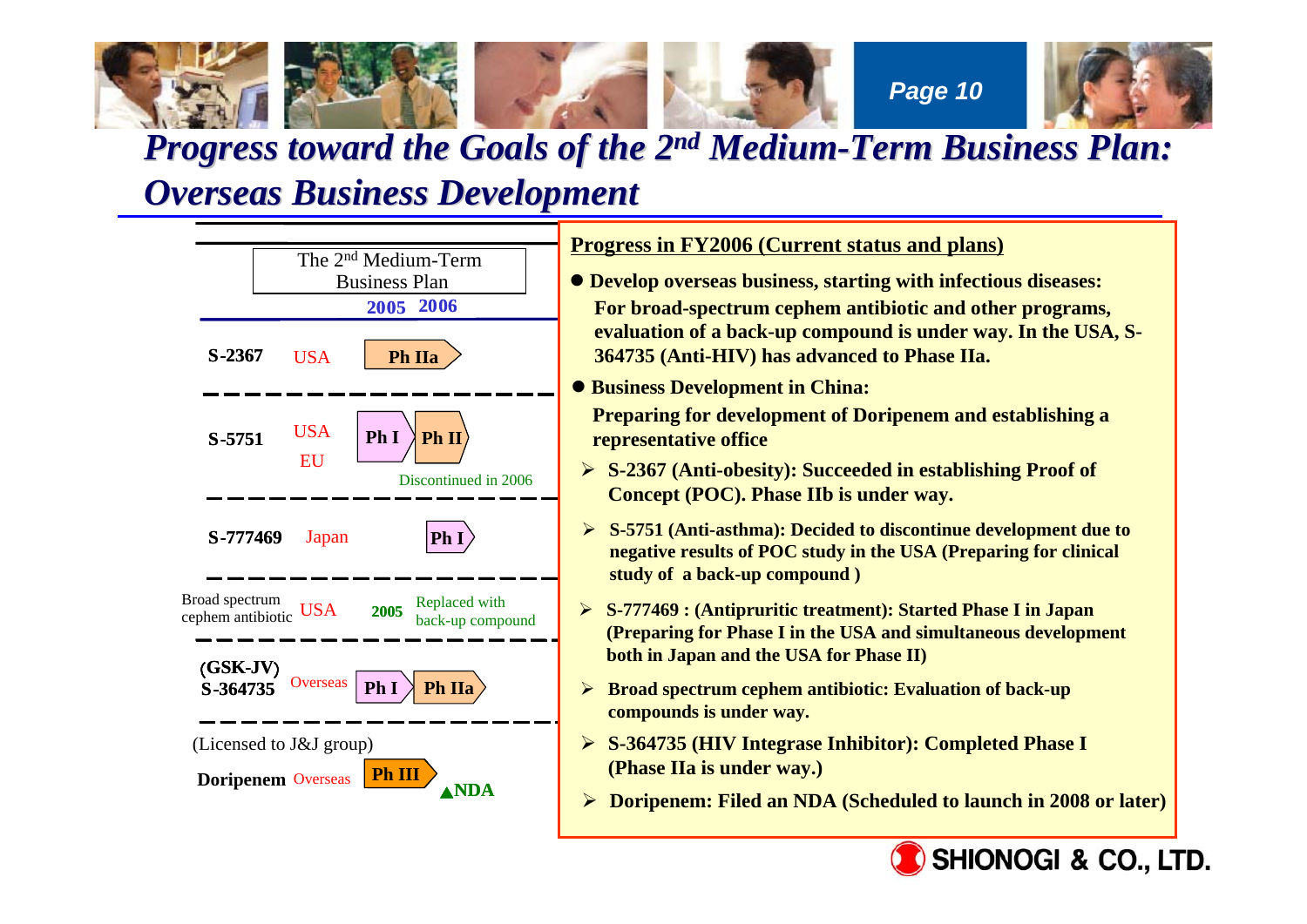

### *III. Revised Consolidated Financial Targets for the 2 III. Revised Consolidated Financial Targets for the 2nd Medium-Term Business Plan Term Business Plan*



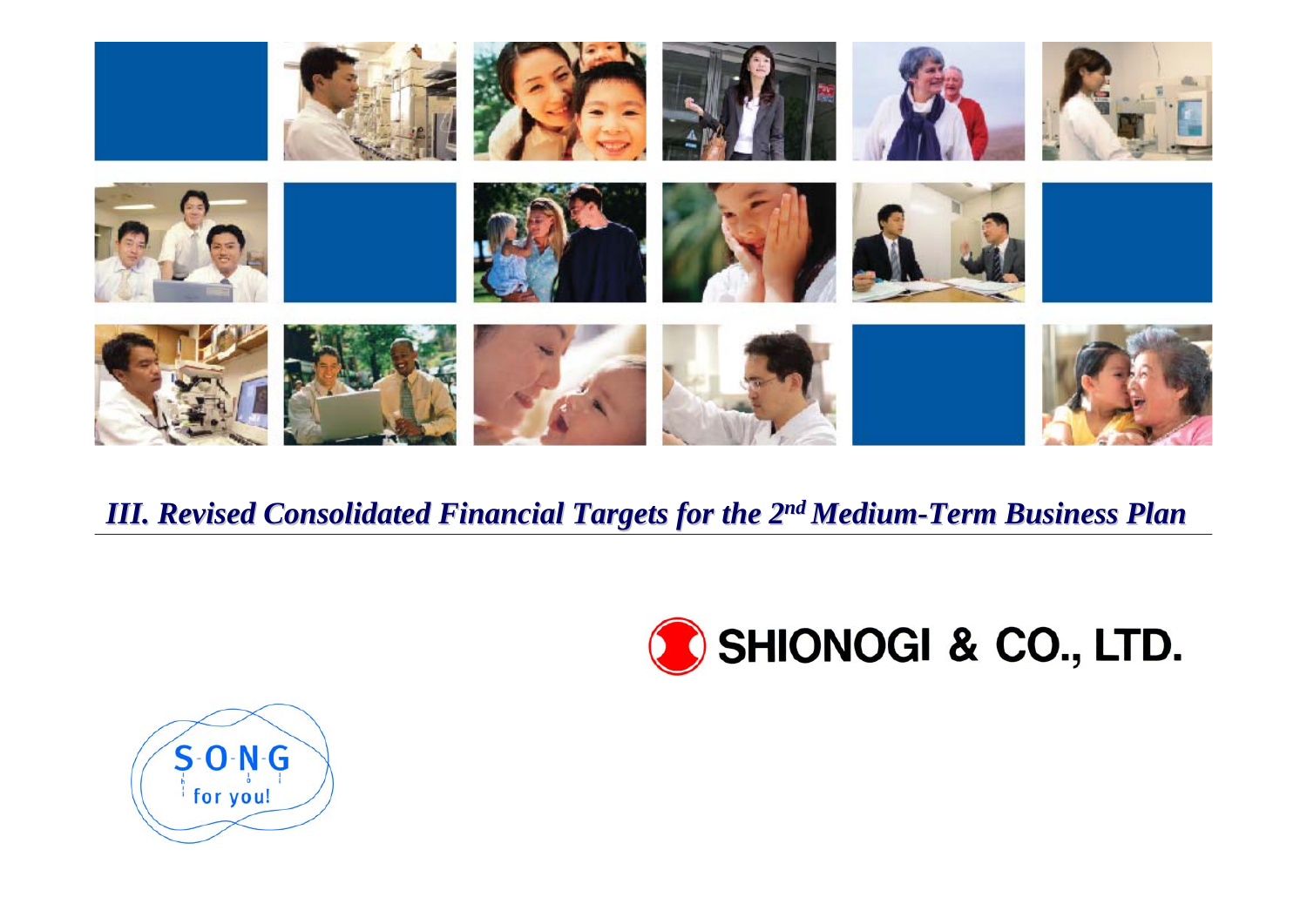

### *Revised Consolidated Financial Targets for the 2 Revised Consolidated Financial Targets for the 2n<sup>d</sup> Medium-Term Business Plan Term Business Plan*



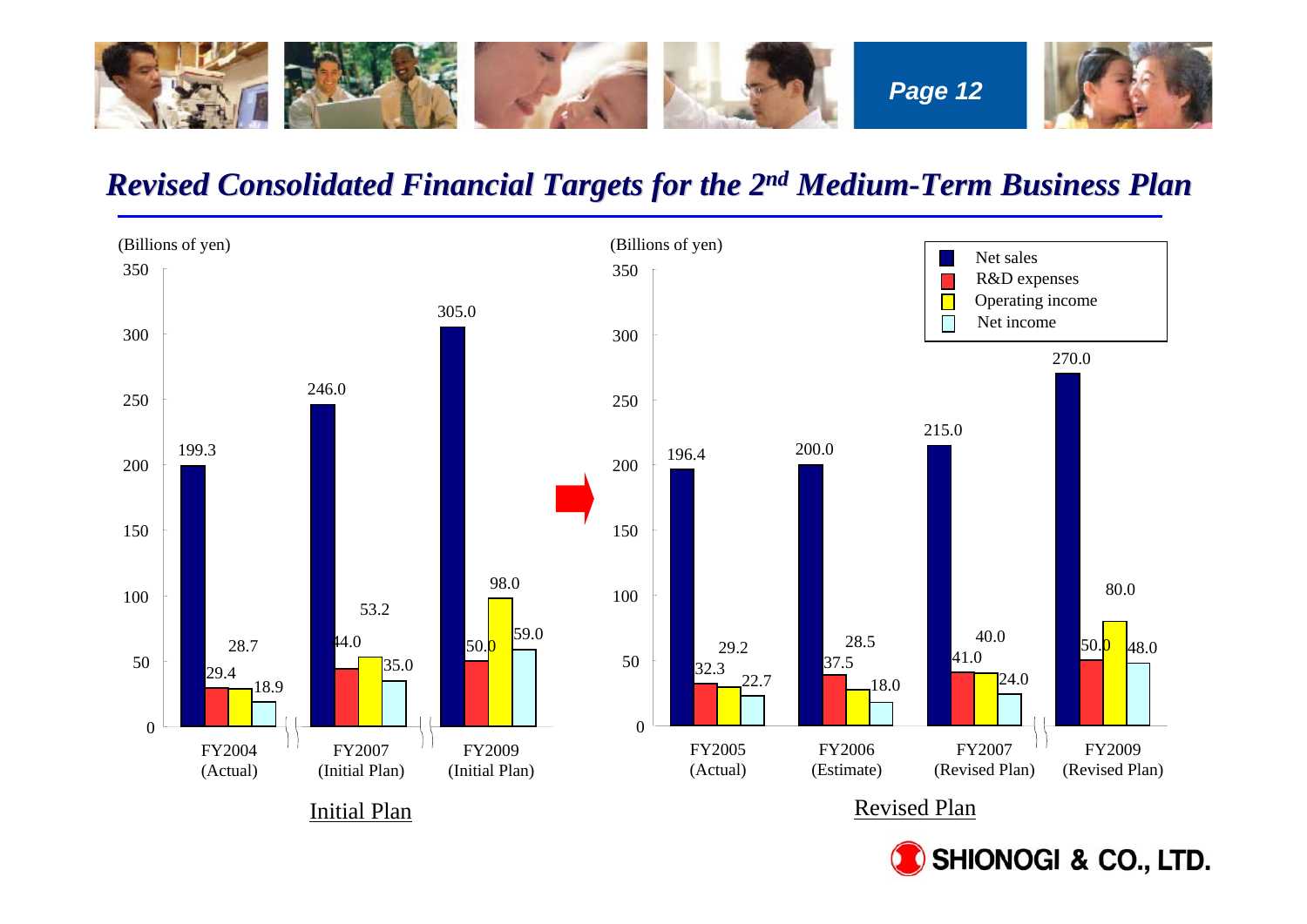

## *Sales Targets by Segment Sales Targets by Segment*

|                                        |                  |                         |                    |                       |                                |                       | (Billions of yen)              |
|----------------------------------------|------------------|-------------------------|--------------------|-----------------------|--------------------------------|-----------------------|--------------------------------|
|                                        | FY2005<br>Actual | YoY<br>Change<br>$(\%)$ | FY2006<br>Estimate | YoY<br>Change<br>(% ) | <b>FY2007</b><br><b>Target</b> | YoY<br>Change<br>(% ) | <b>FY2009</b><br><b>Target</b> |
| Pharmaceuticals and related businesses | 187.2            | 1.7                     | 192.2              | 2.7                   | 210.6                          | 9.6                   | 267.9                          |
| Prescription drugs                     | 159.7            | $-1.5$                  | 152.1              | $-4.8$                | 158.3                          | 4.1                   | 176.3                          |
| Export/Overseas operations             | 5.8              | 28.6                    | 5.4                | $-6.9$                | 6.3                            | 16.7                  | 12.7                           |
| Contract manufacturing                 | 2.1              | 60.8                    | 4.0                | 90.5                  | 6.0                            | 50.0                  | 7.5                            |
| OTC and quasi-drugs                    | 6.4              | 1.6                     | 6.1                | $-4.7$                | 6.4                            | 4.9                   | 6.7                            |
| <b>Diagnostics</b>                     | 3.4              | $-5.2$                  | 3.3                | $-2.7$                | 3.6                            | 9.1                   | 4.7                            |
| Royalty income                         | 9.8              | 61.3                    | 21.3               | 117.3                 | 30.0                           | 40.8                  | 60.0                           |
| Capsule business                       | 6.1              | $-49.1$                 |                    |                       |                                |                       |                                |
| Others                                 | 3.1              | $-8.9$                  | 7.8                | 151.6                 | 4.4                            | $-43.6$               | 2.1                            |
| <b>Total</b>                           | 196.4            | $-1.5$                  | 200.0              | 1.8                   | 215.0                          | 7.5                   | 270.0                          |

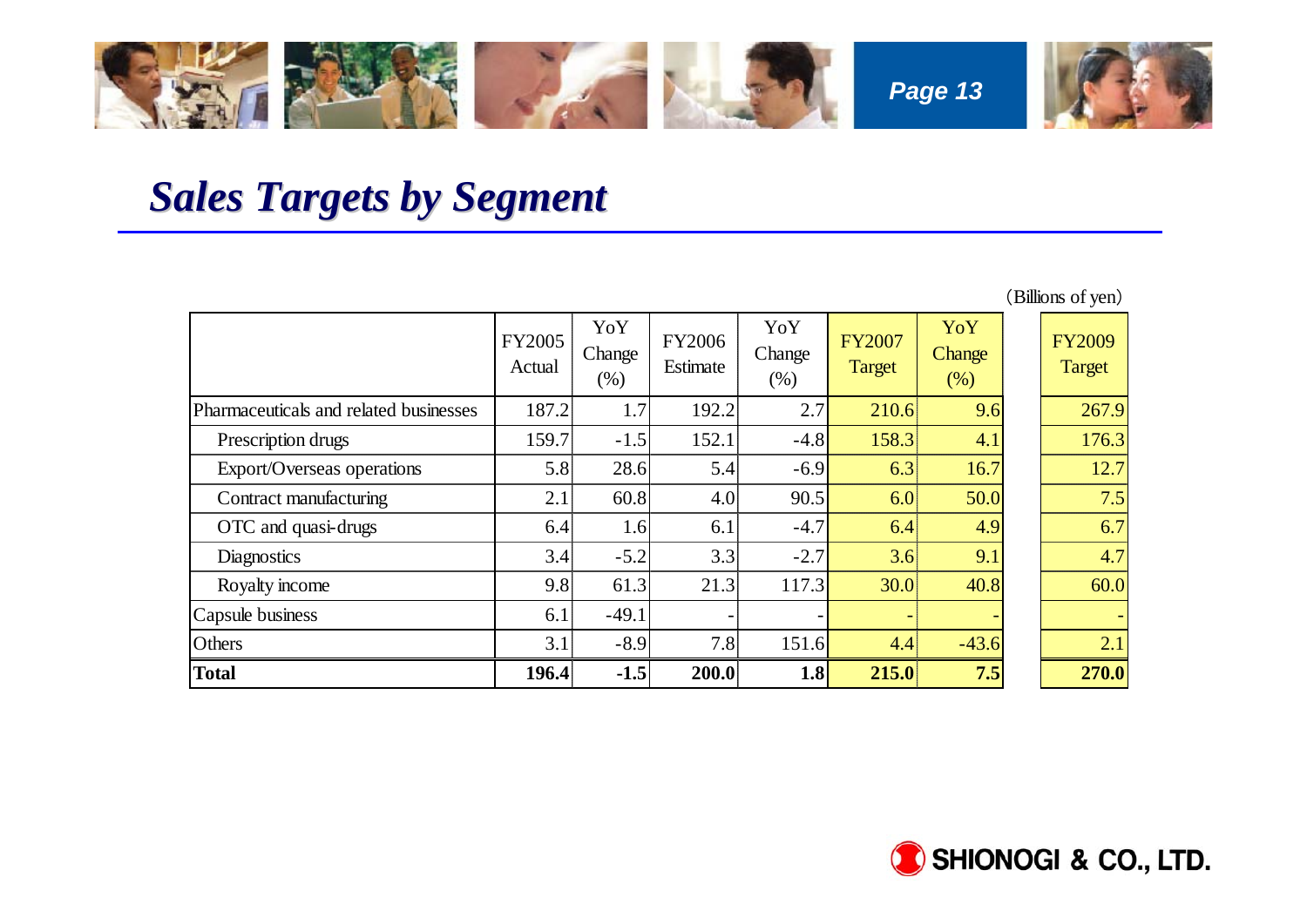

## *Analysis of Variance between FY2009 Original and Revised Sales Targets Sales Targets*

| (Billions of yen)                                    | Increase<br>(Decrease) |                                                                              |
|------------------------------------------------------|------------------------|------------------------------------------------------------------------------|
| <b>Total</b>                                         | (35.0)                 |                                                                              |
| <b>Prescription drugs.</b>                           | (37.5)                 |                                                                              |
| <b>Existing products (Antibiotics)</b>               | (11.1)                 |                                                                              |
| <b>Existing products (Others)</b>                    | (17.5)                 |                                                                              |
| <b>New products</b>                                  | 4.8                    |                                                                              |
| Projected sales from possible in-licensing           | (13.7)                 |                                                                              |
| Sales from businesses other than prescription drugs: | 2.5                    |                                                                              |
| Royalty revenues from licensing fees                 | 0.0                    |                                                                              |
| <b>OTC</b> drugs and diagnostics                     | (0.9)                  |                                                                              |
| <b>Export/Overseas operations</b>                    | $5.9 \leftarrow$       | Due to increase of export sales of bulk                                      |
| <b>Contract manufacturing</b>                        | (0.5)                  | Doripenem to J&J                                                             |
| <b>Others</b>                                        | (2.0)                  | Due to decrease in construction contracts at<br>Shionogi Engineering Service |

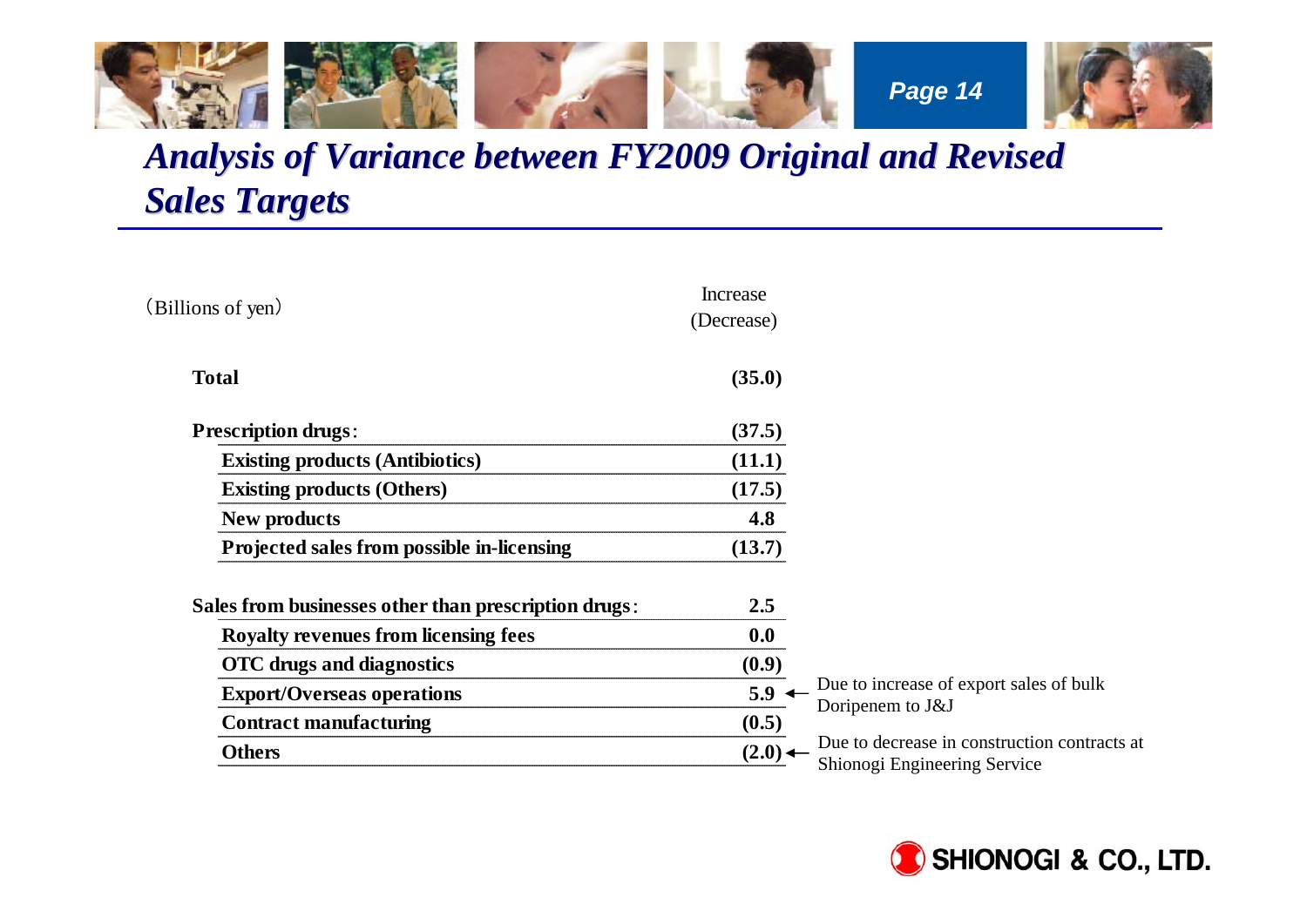

# *Factors Affecting Sales and Marketing Targets Factors Affecting Sales and Marketing Targets*

|                          | FY2009                                                                                                                                                                                                                                                            |  |
|--------------------------|-------------------------------------------------------------------------------------------------------------------------------------------------------------------------------------------------------------------------------------------------------------------|--|
|                          | Main factors                                                                                                                                                                                                                                                      |  |
| Existing products        |                                                                                                                                                                                                                                                                   |  |
| $Flomox^{\circledR}$     | Contraction of oral cephem antibiotic market greater than anticipated<br>· Promotion resources concentrated on new products                                                                                                                                       |  |
| Flumarin®                | Greater-than-anticipated expansion of DPC* system resulted in shift to less expensive products/generic products, decreased dosing days<br>· Promotion resources concentrated on new products                                                                      |  |
| Injectable Vancomycine®  | · Competition from additional indication for MRSA for Rinezorid                                                                                                                                                                                                   |  |
| OxyContin®               | The number of prescriptions has been increasing smoothly, but average dose per day has been lower than anticipated as a<br>result of weak dissemination of WHO's "oral administration as a general rule" guideline                                                |  |
| Claritin <sup>®</sup>    | ·Market share forecast revised downward because market competition has been tougher than anticipated<br>· Delay in launch of pediatric formulation                                                                                                                |  |
| Others                   | • Slower-than-anticipated progress of multi-product promotion activity to achieve sales expansion targets for Landel $\mathbb{P}$ , Rhythmy and others                                                                                                            |  |
| New products             |                                                                                                                                                                                                                                                                   |  |
| $Crestor^{\circledR}$    | Sales forecast revised upward as a result of (1) shortening the PMS period (2)smooth progress in building up supporting evidence like<br>COSMOS study (3) concentrating promotion resources                                                                       |  |
| Finibax <sup>®</sup>     | Prescriptions and adoption by hospitals have been expanding as planned, but physician prescriptions for serious infection have lagged<br>(Supporting evidence generated from 2008 in Japan and overseas countries expected to support expansion in perscriptions) |  |
| $A$ velo $x^{\circledR}$ | Initial sales impacted by adverse events associated with the similar class compound and subsequent revision of product insert (Aimto<br>achieve originally targeted market share by using supporting evidences effectively in our information activities)         |  |
| Other new products       | · Revised sales forecast upward for Pirfenidone and Irbesartan                                                                                                                                                                                                    |  |
| In-license               |                                                                                                                                                                                                                                                                   |  |
| Defferine                | Change in expected NHI price resulting from changes to the NHI pricing system                                                                                                                                                                                     |  |
| Others                   | · Unsuccessful final negotiation                                                                                                                                                                                                                                  |  |

\*DPC: Diagnosis Procedure Combination

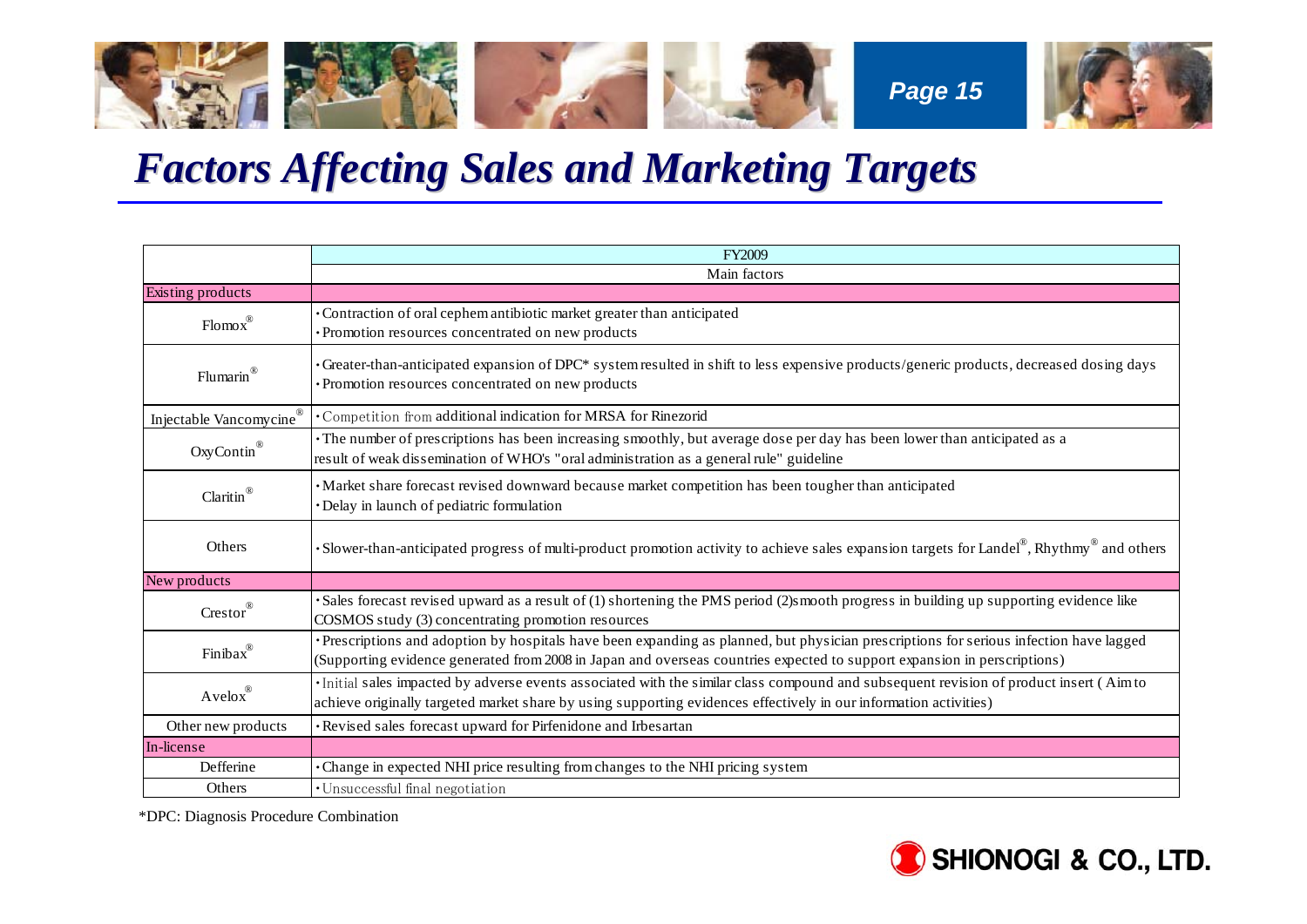

## *Analysis of Variance between FY2009 Original and Revised Operating Income Targets Operating Income Targets*

| (Billions of Yen)        | <b>Original target</b><br>for FY2009 | <b>Revised</b><br>target for<br><b>FY2009</b> | <b>Increase</b><br>(Decrease) |  |
|--------------------------|--------------------------------------|-----------------------------------------------|-------------------------------|--|
| <b>Sales</b>             | 305                                  | 270                                           | (35.0)                        |  |
| [Royalty revenues]       | [60]                                 | [60]                                          |                               |  |
|                          | 28.9                                 | 27.8                                          |                               |  |
|                          | (36.0)                               | (35.7)                                        |                               |  |
| <b>Cost of Sales</b>     | 88.2                                 | 75.0                                          | (13.2)                        |  |
| <b>SG&amp;A</b> expenses | 118.8                                | 115.0                                         | (3.8)                         |  |
| [R&D Expenses]           | [50]                                 | [50]                                          | 0.0                           |  |
| <b>Operating income</b>  | 98.0                                 | 80.0                                          | (18.0)                        |  |

| Variance in operating income  | (18.0)                                                                                                                                                                         |
|-------------------------------|--------------------------------------------------------------------------------------------------------------------------------------------------------------------------------|
| Decrease in sales             | (22.4)                                                                                                                                                                         |
| Change in cost of sales ratio | 0.6 $\left\{\n \begin{array}{l}\n \text{Due to change of product composition in sales forecast} \\  \text{Due to continuous efforts to decrease costs}\n \end{array}\n\right.$ |
| Decrease in SG&A expenses     | Due to decrease of selling expenses in proportion to sales amount<br>Due to decrease of ordinary and indirect divisions' expenses                                              |

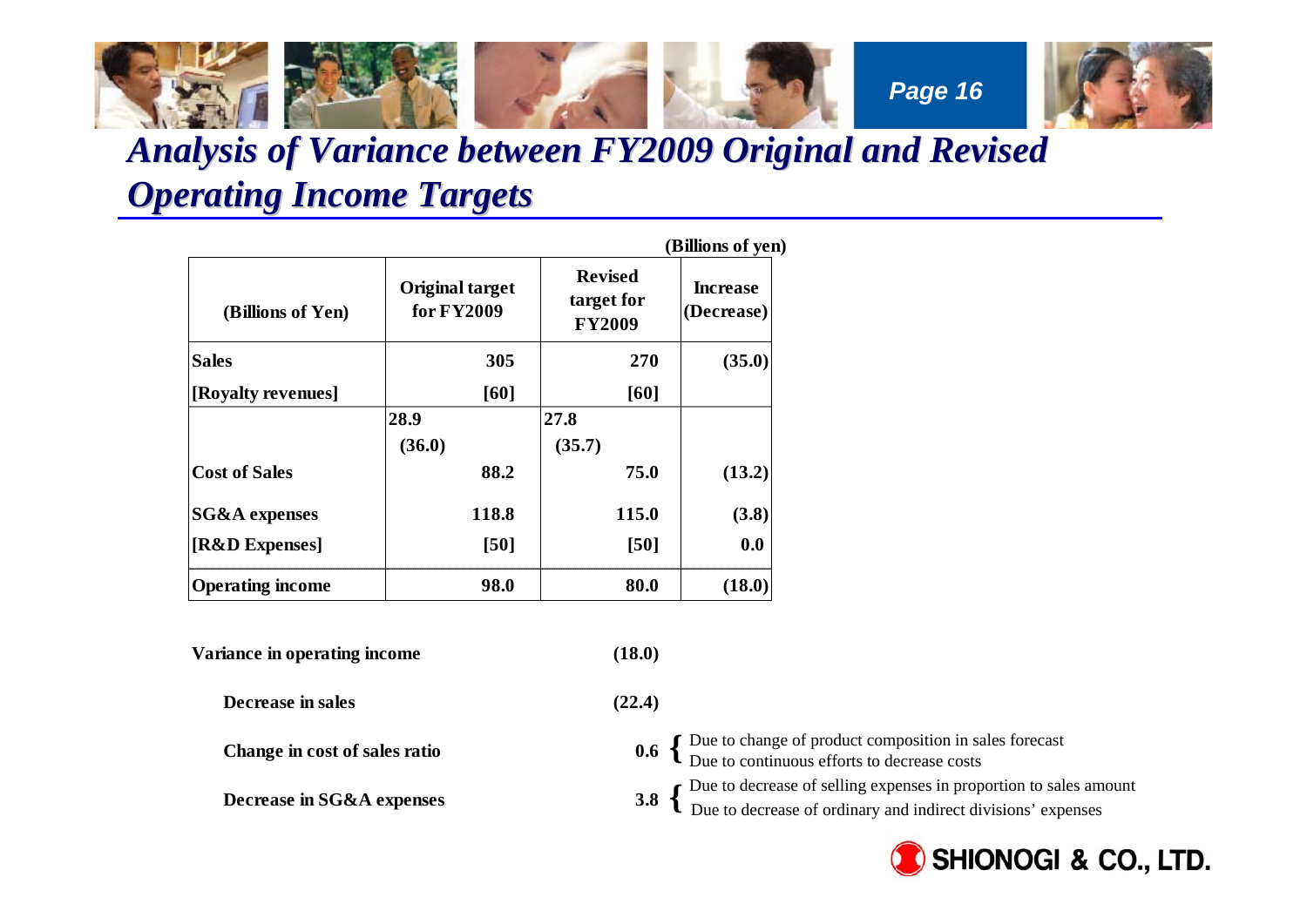

# *IV. New Challenges for FY2007 and Beyond IV. New Challenges for FY2007 and Beyond*



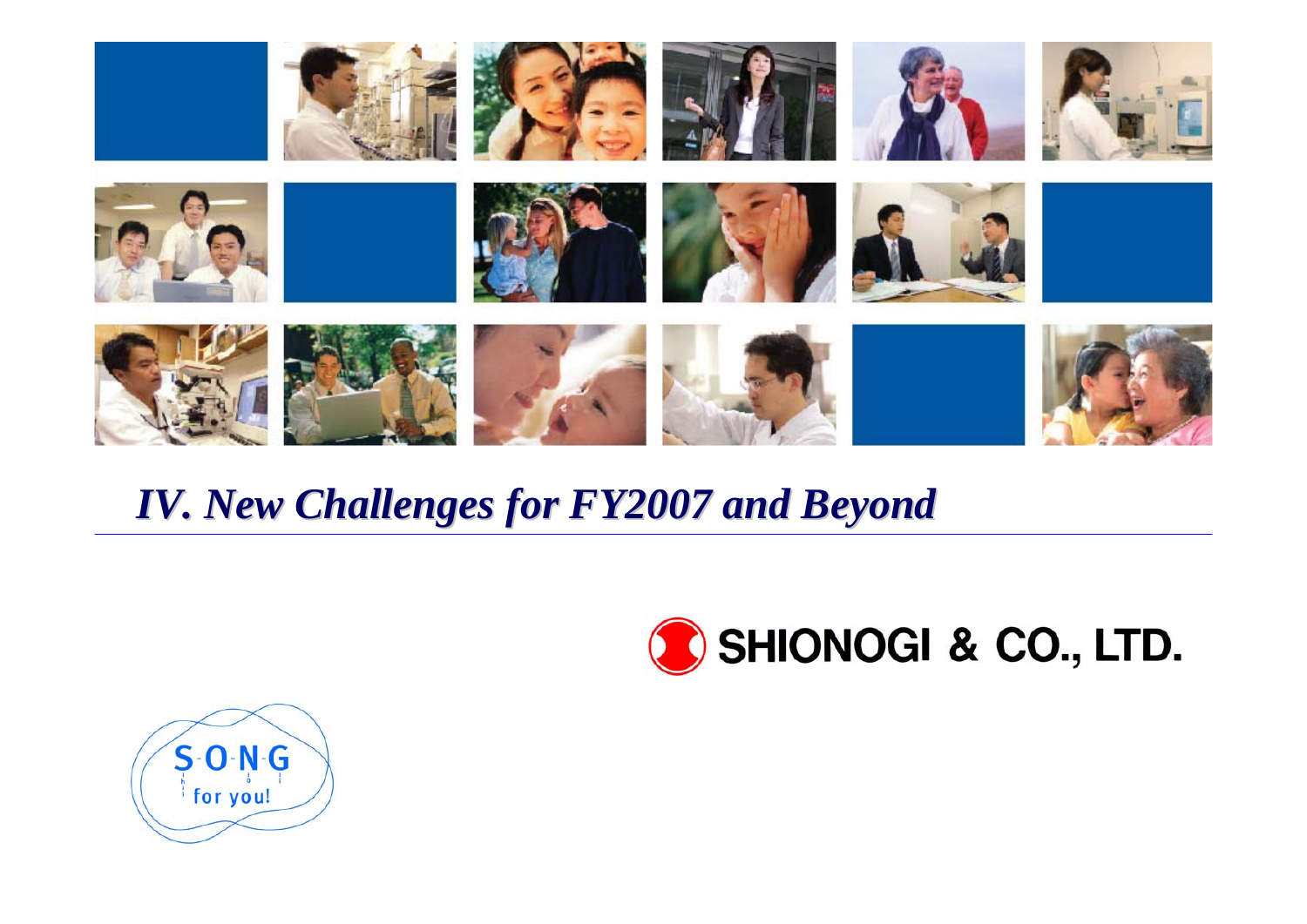

## *Sales and Marketing: New Challenges for FY2007 and Beyond (1) Sales and Marketing: New Challenges for FY2007 and Beyond (1)*

O **Expand market share by concentrating resources on new products (Crestor®, Avelox®, Finibax®)**

- Introduce a new way for creating sales targets for MRs, based on market share analysis in **each region**
- **•** Review and optimize MR allocation
- Introduce a new performance evaluation system and an incentive plan with the aim of **increasing sales of new products**

**• Establish the Cancer Pain Management Business Development Department and enhance activities to disseminate information on cancer pain treatment**

- Disseminate and expand information on cancer pain treatment in cooperation with **authorities, academic institutions and other companies**
- **•** Enhance the quality of cancer pain management by widely spreading the use of OxiNorm<sup>®</sup> **(immediate release formulation)**
- Disseminate WHO system (cancer pain management by oral administration) and promote **higher OxyContin® dosings by increasing the adoption rate for 40mg tablets at hospitals**
- **•** Start a corporate advertising campaign that promotes a pain-free society

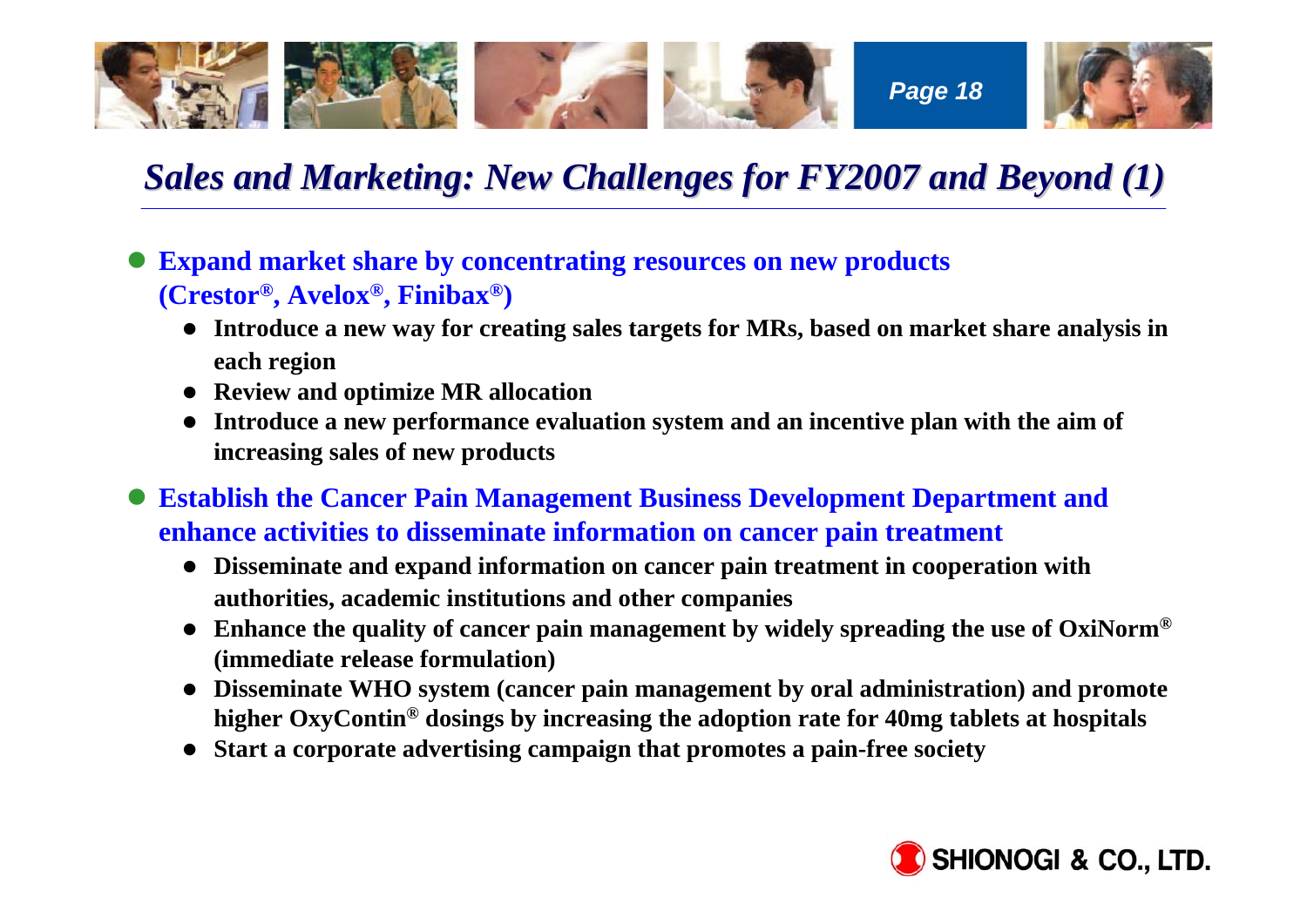

## *Sales and Marketing: New Challenges for FY2007 and Beyond (2) Sales and Marketing: New Challenges for FY2007 and Beyond (2)*

**• Strengthen information activities at advanced treatment hospitals\*** 

- Enhance responsiveness of information activities by assigning a full-time manager to the **Tokyo office reporting directly to marketing divisions**
- **•** Strengthen specialist training for MRs responsible for advanced treatment hospitals
- Promote communications with medical specialists and understanding of medical needs by **increasing the frequency of web-conferences using e-media**

#### **• Promote area marketing**

- **Assign marketing plan facilitators to interface between the Marketing Division and MRs (Tokyo & Osaka)**
- Further strengthen the system to support sales and marketing strategy through cross**functional TACs**

\* medical institutions certified by the government as having sufficient functions and capabilities to provide, research, develop and evaluate **advanced treatment for specified diseases advanced treatment for specified diseases**

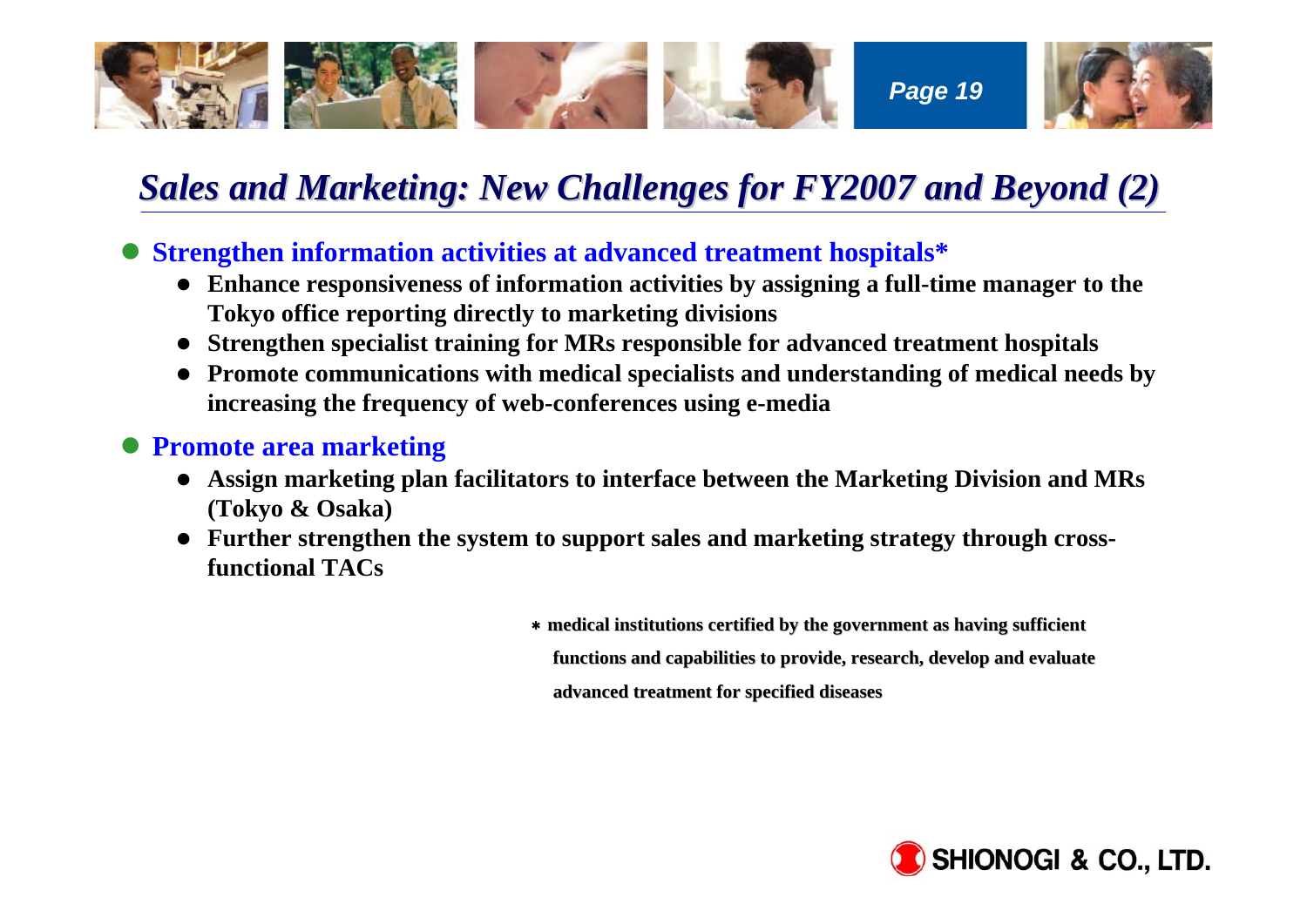

# *Overseas Business Development: Agenda for FY2009 (1)*

### *Agenda for FY2009*

**Research Division**

**Continuously discover globally competitive drugs**

**Ensure FTIH\* for 2 or more in Ensure for 2 or more in-house new drug candidates each year house new drug candidates each year**

**Development Division**

**\*FTIH: First Trial In Human**

**Simultaneously develop multiple in-house products in Japan, the USA and the EU**

#### **1. Development of global strategic products 1. Development of global strategic products**

**Promote overseas activities with S-2367**,**S-364735 and S-777469**

**Continuously discover compounds competitive in global markets to follow the above 3 products**

#### **2. Construct a functional organiz 2. Construct a functional organization and invest effectively in ation and invest effectively inR&D**

**Streamline strategic core organization to promote simultaneous development in Japan/USA/EU and develop human resources**

**Concentrate investment in developing opportunities for royalty revenues**

**3. Positively seek business opportunities 3. Positively seek business opportunities**

**Accelerate global development through strategic alliances**

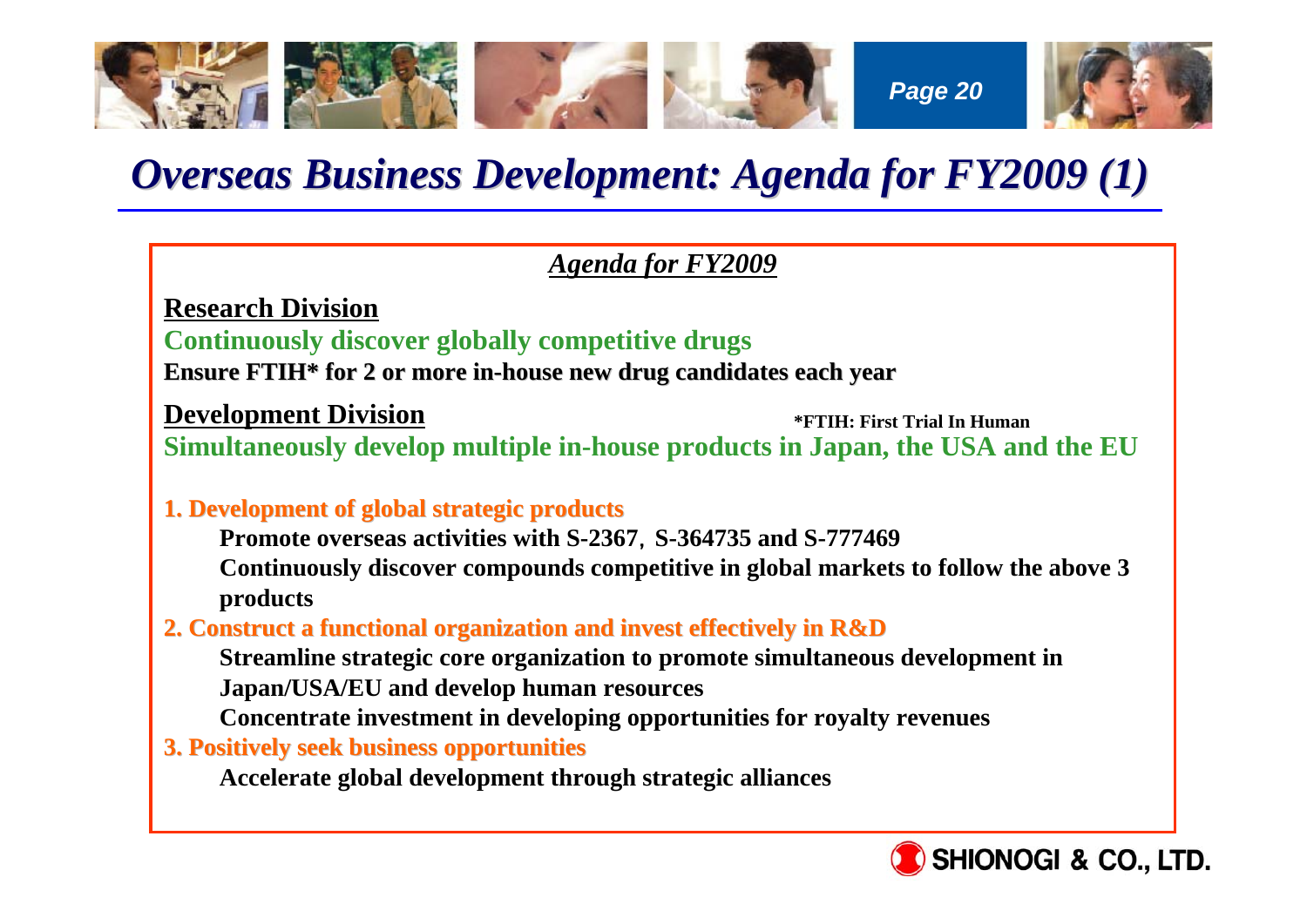

# *Overseas Business Development: Agenda for FY2009 (2)*



### **Overseas Business Development Plan**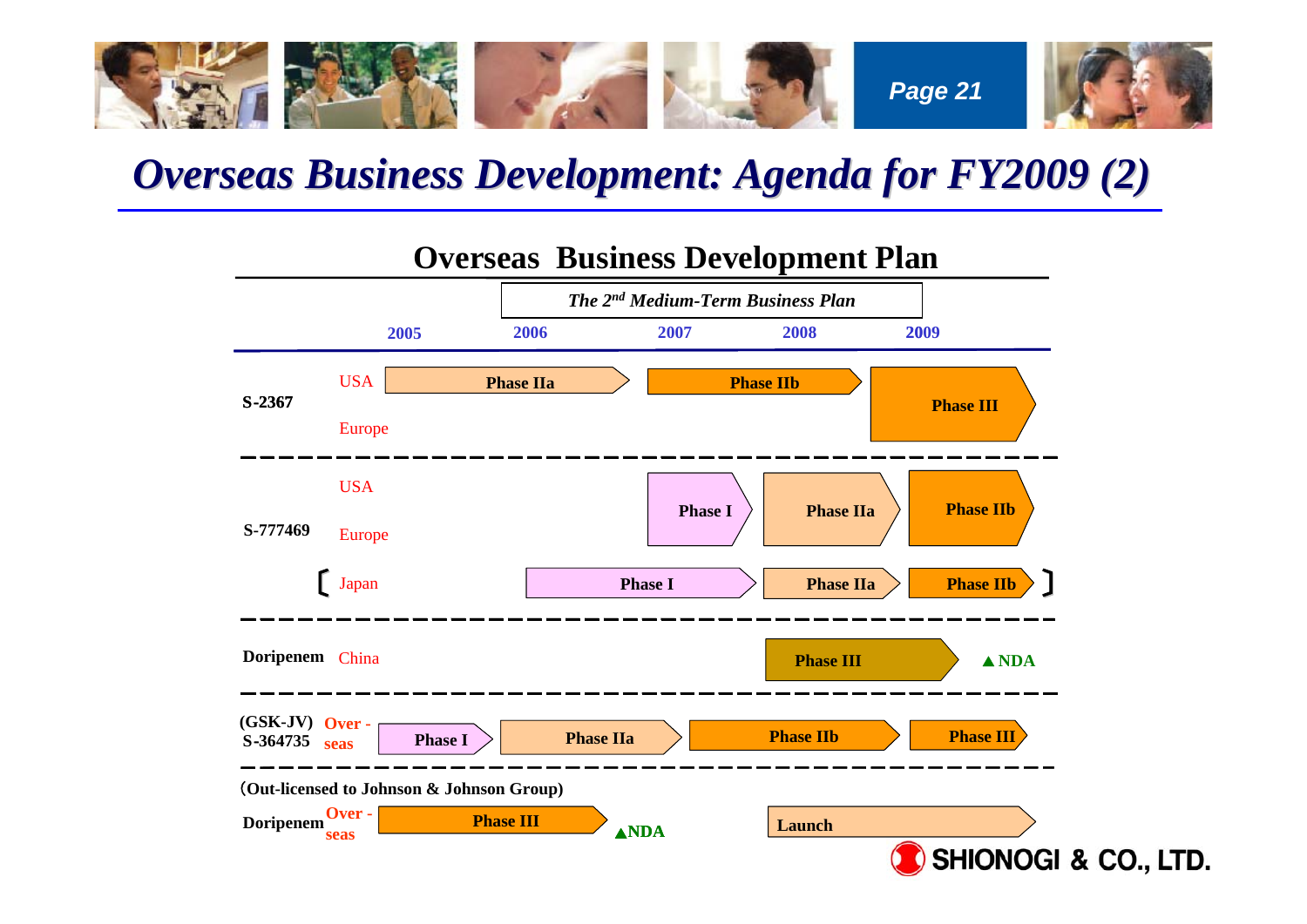

### *Development Status and Launch Schedule for New Drugs (As of March 2007) As of March 2007)*



*DNP: Diabetic Neuropathic Pain, AD: Atopic Dermatitis*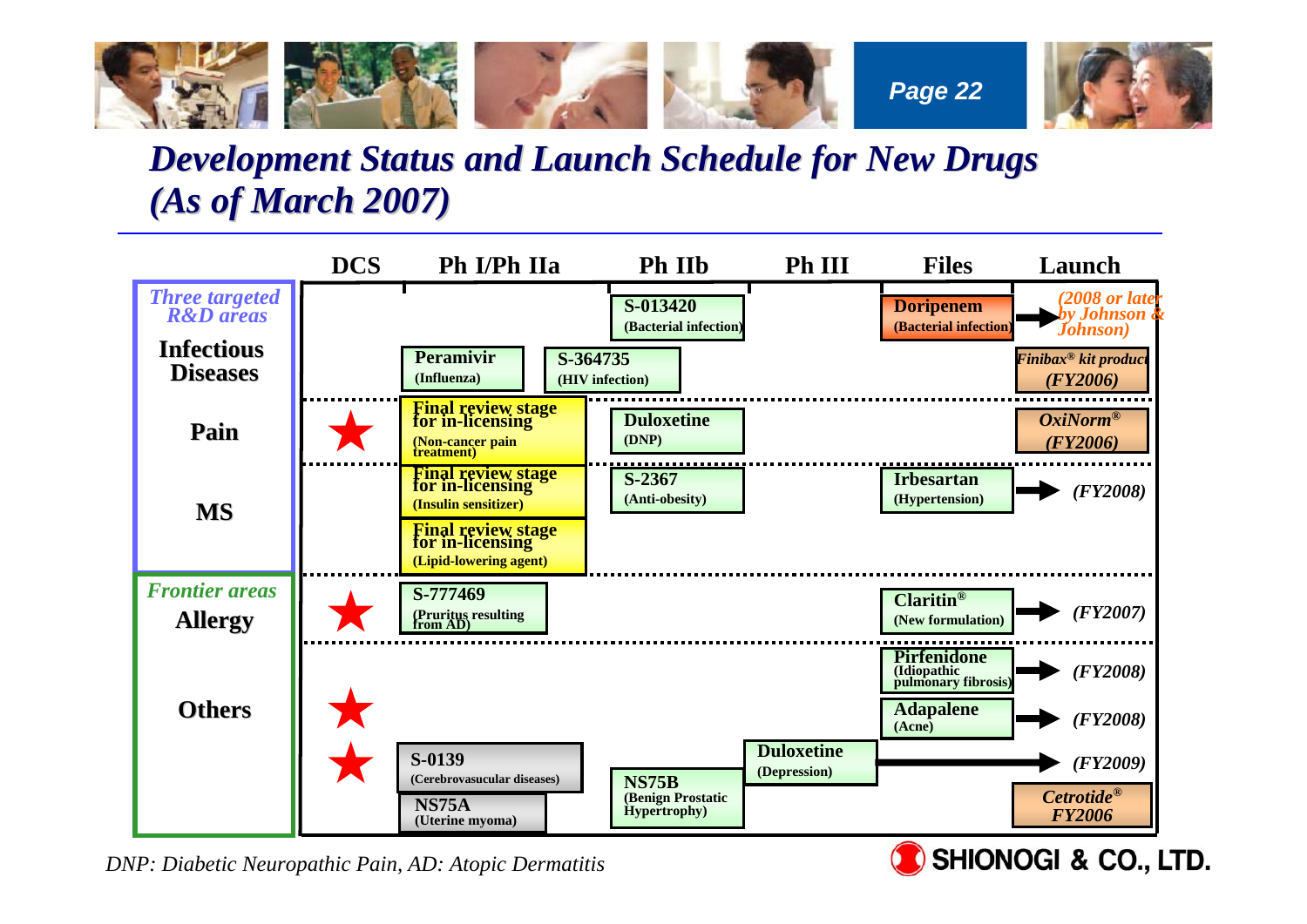

# *Measures to Achieve Cost of Sales and SG&A Expense Targets Measures to Achieve Cost of Sales and SG&A Expense Targets*

## **Cost of sales Cost of sales**

- $\bullet$ **Increase investment in manufacturing site**
- $\bullet$  **Increase Doripenem production volume to improve manufacturing efficiency**
- $\bullet$ **Further decrease manufacturing and procurement costs**

## **SG&A expenses SG&A expenses**

- $\bullet$  **Maintain original forecast for R&D expenses for FY2009 because of smooth progress in R&D programs**
- $\bullet$  **Increase number of MRs from 1,400 to 1,500 (Planning to decrease consolidated number of company employees by about 100 from just under 5,000 at present)**
- $\bullet$  **Increase strategic sales & marketing expenses to strengthen sales organization**
- $\bullet$ **Decrease ordinary and indirect division expenses company-wide**

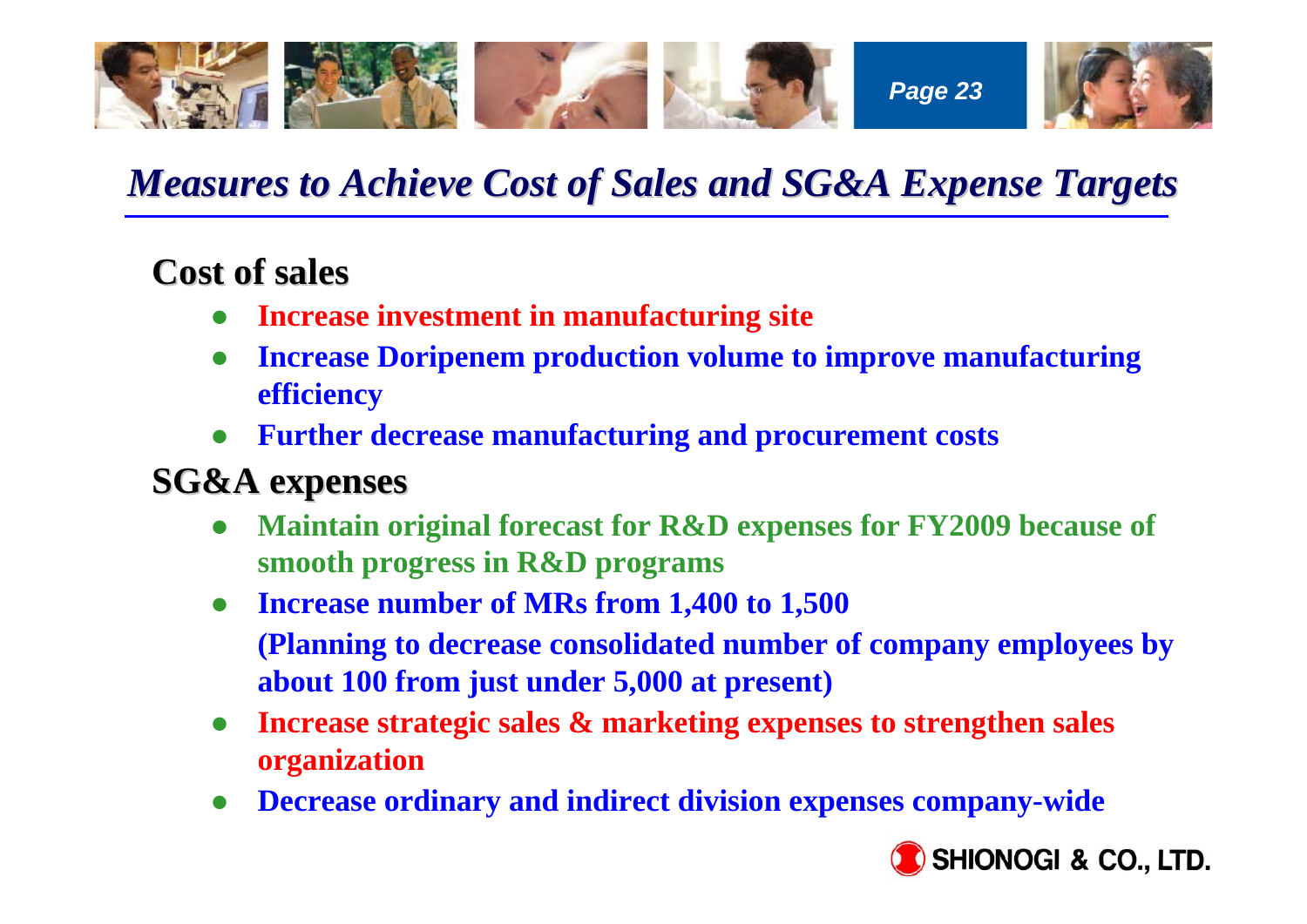

*Investment in Future Progress Investment in Future Progress*

**Strengthen drug discovery** research for drug "seeds"

*Aggressively pursue in Aggressively pursue in-licensing licensing to establish continuous pipeline to establish continuous pipeline stream*

**60 billion yen investment 60 billion yen investment from FY2007 to FY2009 from FY2007 to FY2009**

*Aggressive investment Aggressive investment focused on manufacturing focused on manufacturing and R&D and R&D*

*Enhance organization for Enhance organization for overseas business overseas business development development*

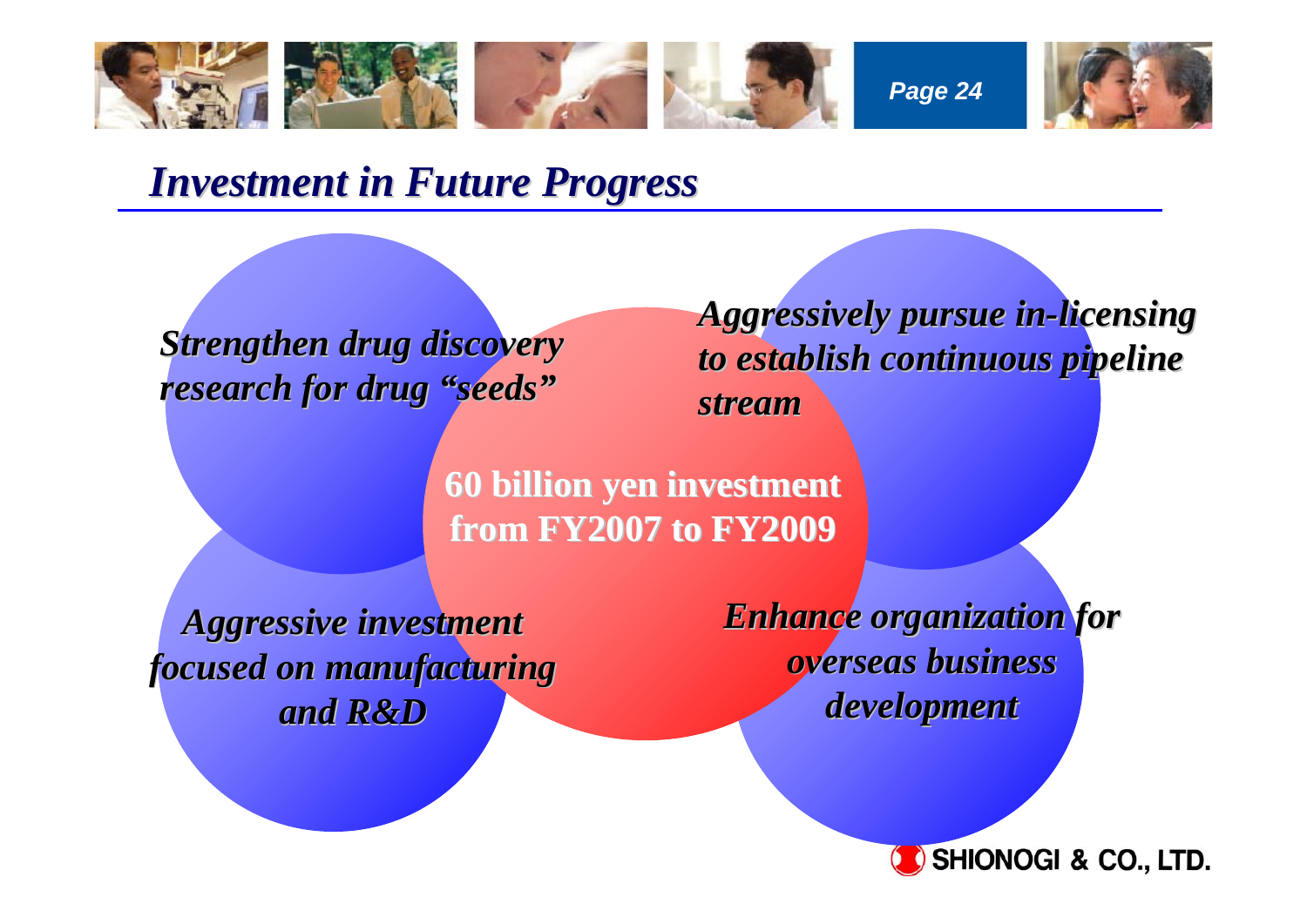

*Fundamental Policy for Dividends Fundamental Policy for Dividends*

- $\bullet$ **• Prioritize investment for medium-to-long-term growth**
- $\bullet$ **Fundamental policy on appropriation of retained earnings earnings**

**< Payout ratio > < Payout ratio > FY2006 forecast: 30%FY2009 target: 35%**

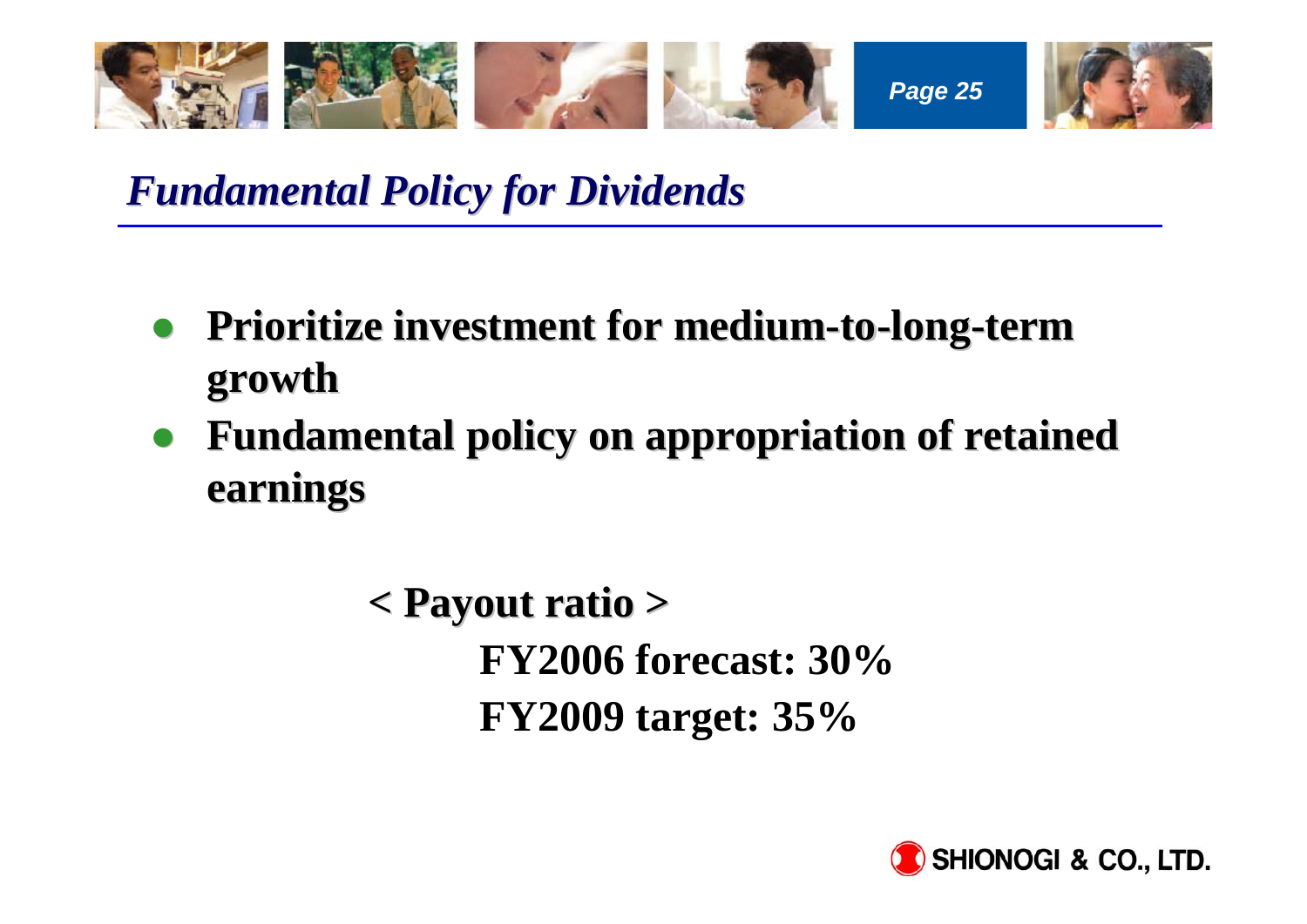

### **Summary: Shionogi's Action Guidelines** *and Positioning of the 2 and Positioning of the 2n<sup>d</sup> Medium-Term Business Plan Term Business Plan*